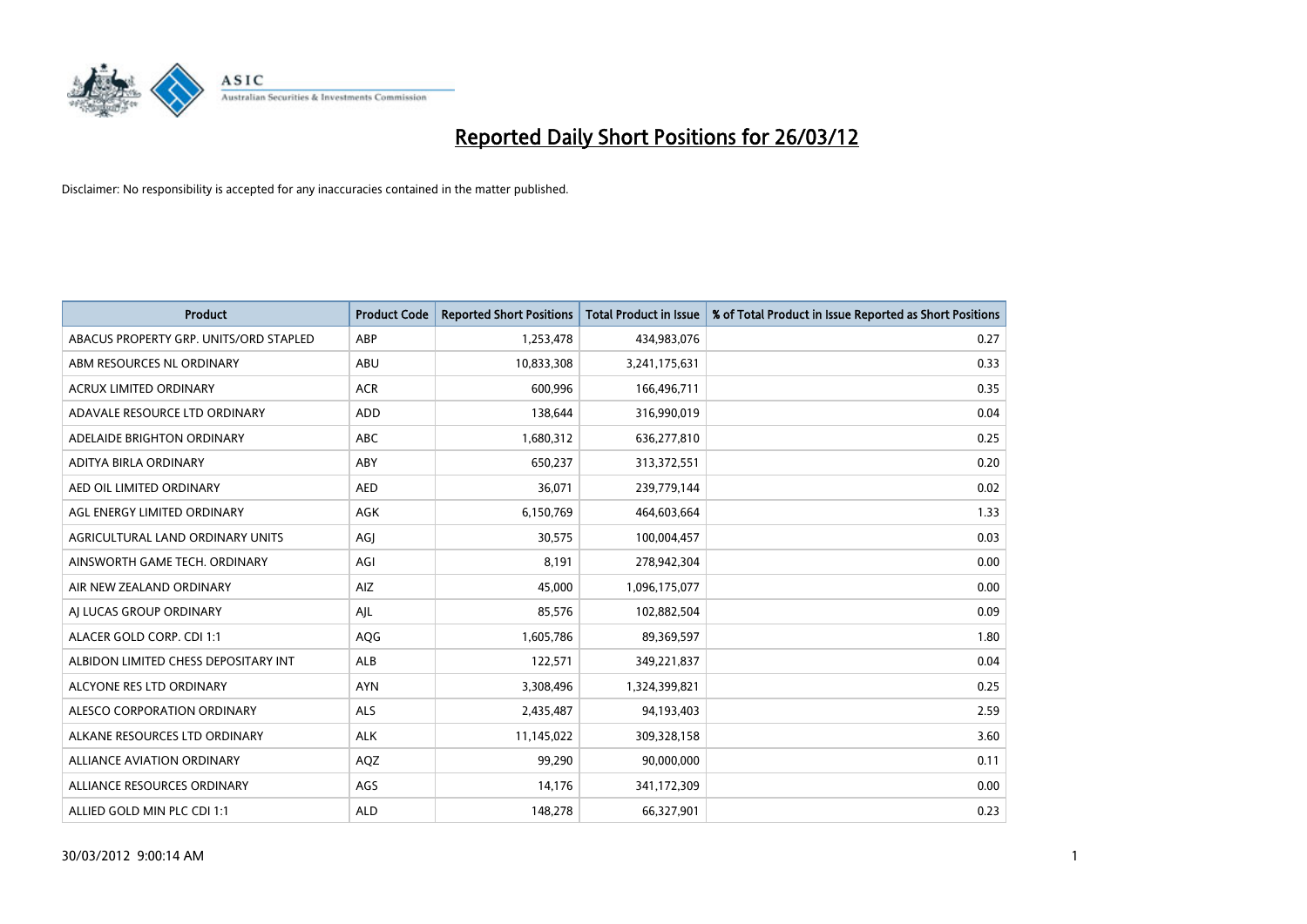

| <b>Product</b>                         | <b>Product Code</b> | <b>Reported Short Positions</b> | <b>Total Product in Issue</b> | % of Total Product in Issue Reported as Short Positions |
|----------------------------------------|---------------------|---------------------------------|-------------------------------|---------------------------------------------------------|
| ALLIED HEALTH LTD ORDINARY             | AHZ                 | 109,920                         | 726,690,961                   | 0.02                                                    |
| ALTONA MINING LTD ORDINARY             | <b>AOH</b>          | 722,314                         | 522,091,038                   | 0.14                                                    |
| ALUMINA LIMITED ORDINARY               | <b>AWC</b>          | 68,101,228                      | 2,440,196,187                 | 2.77                                                    |
| AMADEUS ENERGY ORDINARY                | AMU                 | 454,000                         | 267,016,552                   | 0.17                                                    |
| AMALGAMATED HOLDINGS ORDINARY          | AHD                 | 2,193                           | 157,596,140                   | 0.00                                                    |
| AMCOM TELECOMM. ORDINARY               | AMM                 | 80,000                          | 241,491,904                   | 0.04                                                    |
| AMCOR LIMITED ORDINARY                 | <b>AMC</b>          | 6,248,129                       | 1,206,684,923                 | 0.48                                                    |
| AMP LIMITED ORDINARY                   | AMP                 | 11,610,212                      | 2,854,672,784                 | 0.38                                                    |
| AMPELLA MINING ORDINARY                | <b>AMX</b>          | 1,295,281                       | 229,062,032                   | 0.55                                                    |
| ANSELL LIMITED ORDINARY                | <b>ANN</b>          | 3,137,372                       | 130,656,668                   | 2.40                                                    |
| ANTARES ENERGY LTD ORDINARY            | <b>AZZ</b>          | 195,213                         | 260,000,000                   | 0.08                                                    |
| ANZ BANKING GRP LTD ORDINARY           | <b>ANZ</b>          | 20,389,404                      | 2,679,513,264                 | 0.70                                                    |
| APA GROUP STAPLED SECURITIES           | APA                 | 24,049,688                      | 644,485,583                   | 3.75                                                    |
| APEX MINERALS NL ORDINARY              | <b>AXM</b>          | 885,146                         | 5,550,243,713                 | 0.02                                                    |
| APN EUROPEAN RETAIL UNITS STAPLED SEC. | AEZ                 | 11,832                          | 544,910,660                   | 0.00                                                    |
| APN NEWS & MEDIA ORDINARY              | <b>APN</b>          | 26,239,328                      | 630,211,415                   | 4.15                                                    |
| AQUARIUS PLATINUM. ORDINARY            | <b>AQP</b>          | 10,509,575                      | 470,312,578                   | 2.21                                                    |
| AQUILA RESOURCES ORDINARY              | <b>AQA</b>          | 4,436,921                       | 411,804,442                   | 1.06                                                    |
| ARAFURA RESOURCE LTD ORDINARY          | ARU                 | 11,297,154                      | 396,004,144                   | 2.86                                                    |
| ARB CORPORATION ORDINARY               | ARP                 | 84,166                          | 72,481,302                    | 0.11                                                    |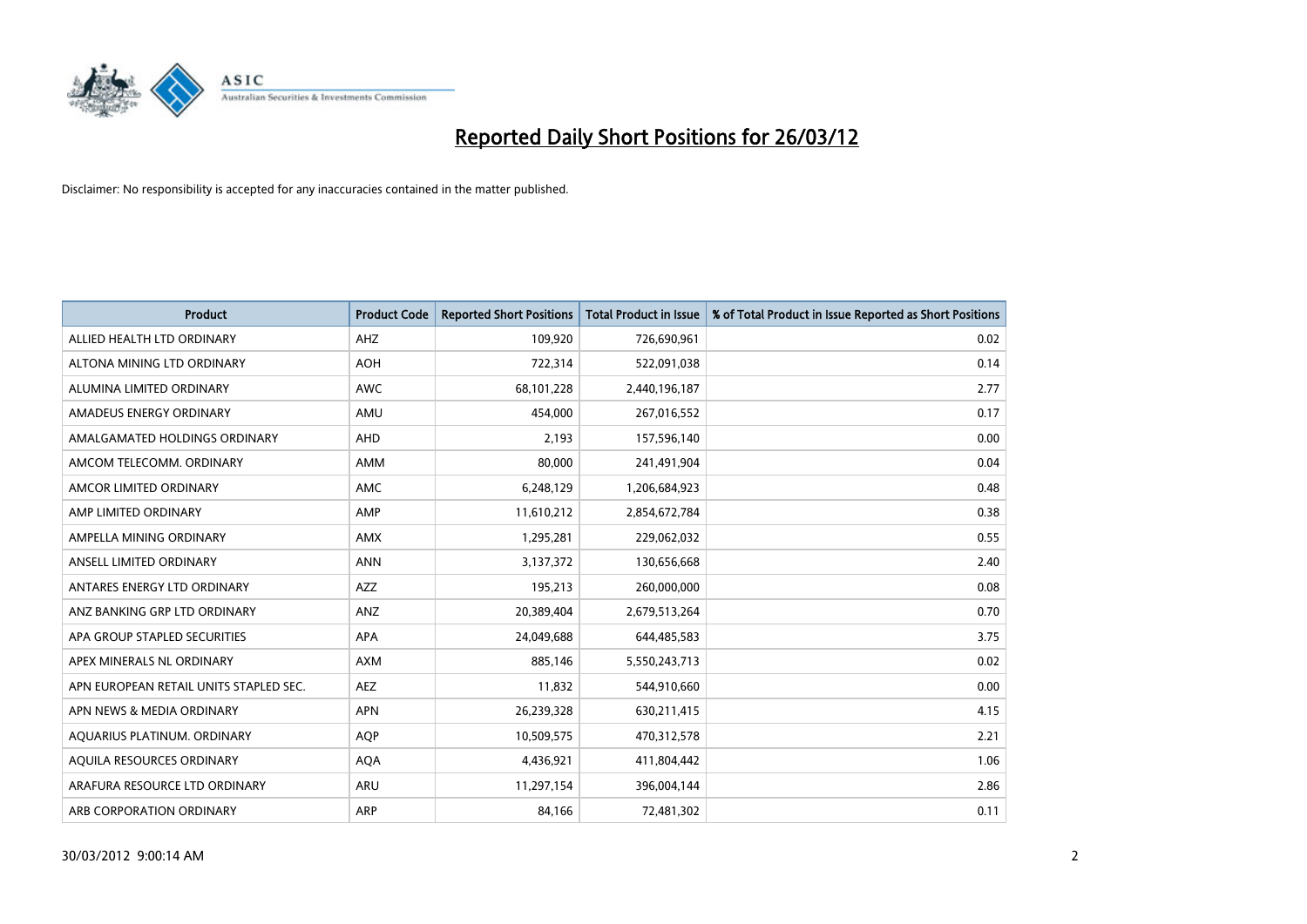

| <b>Product</b>                          | <b>Product Code</b> | <b>Reported Short Positions</b> | <b>Total Product in Issue</b> | % of Total Product in Issue Reported as Short Positions |
|-----------------------------------------|---------------------|---------------------------------|-------------------------------|---------------------------------------------------------|
| ARDENT LEISURE GROUP STAPLED SECURITIES | AAD                 | 302,812                         | 334,209,401                   | 0.10                                                    |
| ARISTOCRAT LEISURE ORDINARY             | ALL                 | 13,294,348                      | 543,181,024                   | 2.45                                                    |
| ASCIANO LIMITED ORDINARY                | <b>AIO</b>          | 5,050,147                       | 975,385,664                   | 0.52                                                    |
| ASG GROUP LIMITED ORDINARY              | <b>ASZ</b>          | 168,990                         | 171,456,889                   | 0.10                                                    |
| ASPEN GROUP ORD/UNITS STAPLED           | <b>APZ</b>          | 1,511,102                       | 596,206,393                   | 0.25                                                    |
| ASPIRE MINING LTD ORDINARY              | <b>AKM</b>          | 567,394                         | 620,594,556                   | 0.09                                                    |
| ASTON RES LTD ORDINARY                  | <b>AZT</b>          | 824,854                         | 204,747,813                   | 0.40                                                    |
| ASTRO JAP PROP GROUP STAPLED SECURITIES | AJA                 | 44,762                          | 58,445,002                    | 0.07                                                    |
| ASX LIMITED ORDINARY                    | <b>ASX</b>          | 3,641,075                       | 175,136,729                   | 2.10                                                    |
| ATLAS IRON LIMITED ORDINARY             | AGO                 | 16,007,055                      | 894,874,560                   | 1.78                                                    |
| AURORA OIL & GAS ORDINARY               | AUT                 | 5,720,098                       | 411,655,343                   | 1.39                                                    |
| AUSDRILL LIMITED ORDINARY               | ASL                 | 851,150                         | 303,654,821                   | 0.28                                                    |
| AUSENCO LIMITED ORDINARY                | AAX                 | 1,133,146                       | 123,258,843                   | 0.91                                                    |
| AUSGOLD LIMITED ORDINARY                | <b>AUC</b>          | 25,100                          | 120,628,473                   | 0.02                                                    |
| <b>AUSTAL LIMITED ORDINARY</b>          | ASB                 | 216,185                         | 188,069,638                   | 0.11                                                    |
| AUSTAR UNITED ORDINARY                  | <b>AUN</b>          | 3,371,743                       | 1,271,505,737                 | 0.24                                                    |
| AUSTBROKERS HOLDINGS ORDINARY           | <b>AUB</b>          | $\overline{2}$                  | 55,545,576                    | 0.00                                                    |
| AUSTIN ENGINEERING ORDINARY             | ANG                 | 5,943                           | 72,314,403                    | 0.00                                                    |
| <b>AUSTRALAND ASSETS ASSETS</b>         | AAZPB               | 1,168                           | 2,750,000                     | 0.04                                                    |
| AUSTRALAND PROPERTY STAPLED SECURITY    | ALZ                 | 729,531                         | 576,846,597                   | 0.12                                                    |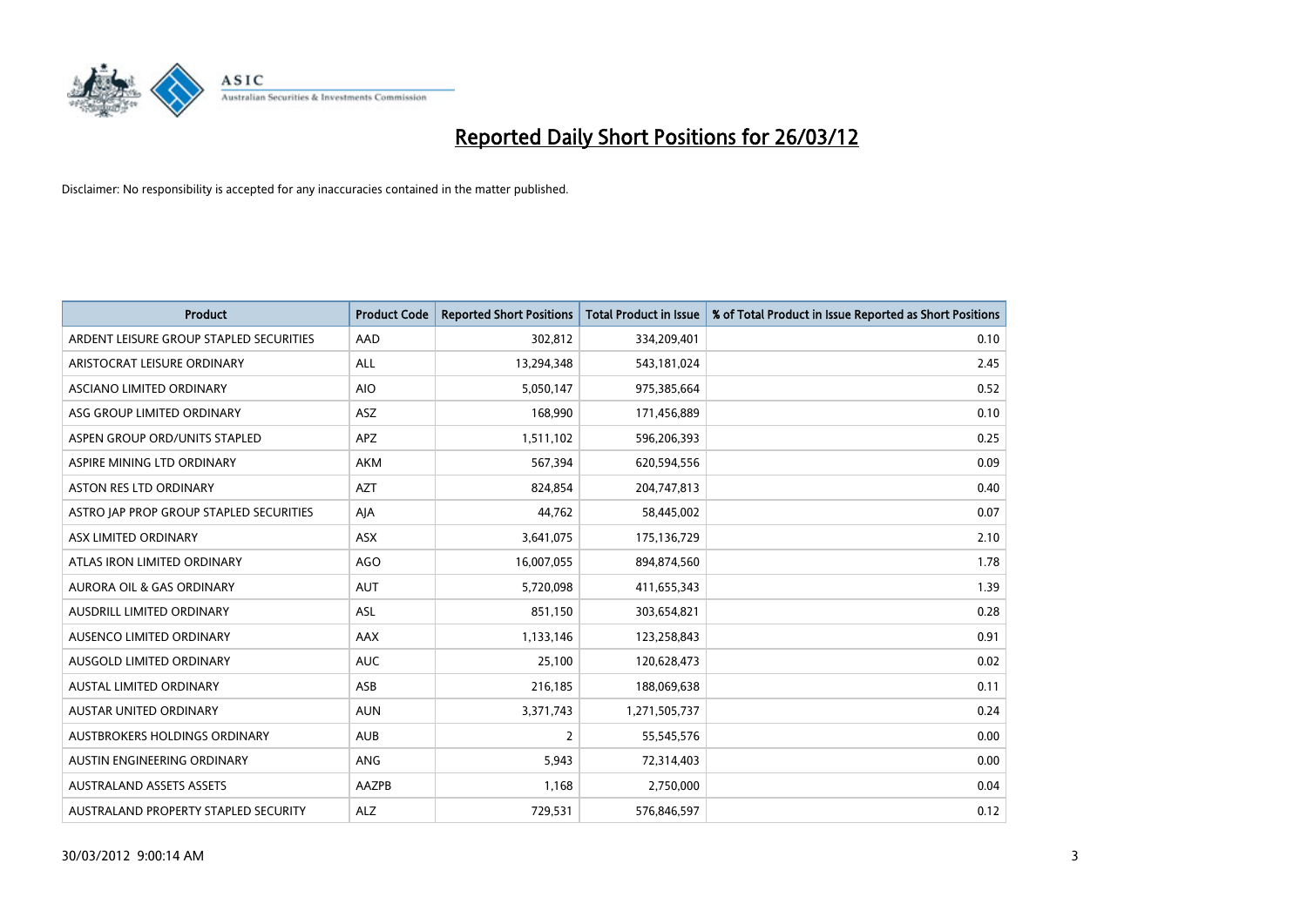

| <b>Product</b>                      | <b>Product Code</b> | <b>Reported Short Positions</b> | <b>Total Product in Issue</b> | % of Total Product in Issue Reported as Short Positions |
|-------------------------------------|---------------------|---------------------------------|-------------------------------|---------------------------------------------------------|
| AUSTRALIAN AGRICULT, ORDINARY       | AAC                 | 918,839                         | 312,861,135                   | 0.28                                                    |
| AUSTRALIAN EDUCATION UNITS          | <b>AEU</b>          | 625,000                         | 175,465,397                   | 0.36                                                    |
| AUSTRALIAN INFRASTR, UNITS/ORDINARY | <b>AIX</b>          | 12,893,116                      | 620,733,944                   | 2.08                                                    |
| AUSTRALIAN MINES LTD ORDINARY       | <b>AUZ</b>          | 1,400,000                       | 636,910,317                   | 0.22                                                    |
| AUSTRALIAN PHARM, ORDINARY          | API                 | 403,786                         | 488,115,883                   | 0.08                                                    |
| AUTOMOTIVE HOLDINGS ORDINARY        | AHE                 | 4,404                           | 260,579,682                   | 0.00                                                    |
| AVEXA LIMITED ORDINARY              | <b>AVX</b>          | 243,657                         | 847,688,779                   | 0.03                                                    |
| AWE LIMITED ORDINARY                | AWE                 | 2,481,313                       | 521,871,941                   | 0.49                                                    |
| AZIMUTH RES LTD ORDINARY            | <b>AZH</b>          | 18,024                          | 392,800,724                   | 0.00                                                    |
| AZUMAH RESOURCES ORDINARY           | <b>AZM</b>          | 476,260                         | 333,614,095                   | 0.14                                                    |
| <b>BANDANNA ENERGY ORDINARY</b>     | <b>BND</b>          | 3,584,717                       | 528,481,199                   | 0.68                                                    |
| <b>BANK OF OUEENSLAND, ORDINARY</b> | <b>BOQ</b>          | 9,089,238                       | 229,598,329                   | 3.96                                                    |
| <b>BASE RES LIMITED ORDINARY</b>    | <b>BSE</b>          | 1,151,334                       | 460,440,029                   | 0.25                                                    |
| <b>BATHURST RESOURCES ORDINARY</b>  | <b>BTU</b>          | 21,183,330                      | 692,447,997                   | 3.06                                                    |
| <b>BC IRON LIMITED ORDINARY</b>     | <b>BCI</b>          | 271,650                         | 103,861,000                   | 0.26                                                    |
| BEACH ENERGY LIMITED ORDINARY       | <b>BPT</b>          | 7,201,008                       | 1,113,497,051                 | 0.65                                                    |
| BEADELL RESOURCE LTD ORDINARY       | <b>BDR</b>          | 10,858,873                      | 716,004,752                   | 1.50                                                    |
| BENDIGO AND ADELAIDE ORDINARY       | <b>BEN</b>          | 5,796,154                       | 384, 382, 783                 | 1.48                                                    |
| BERKELEY RESOURCES ORDINARY         | <b>BKY</b>          | 349,590                         | 174,298,273                   | 0.20                                                    |
| BETASHARES ASX RES ETF UNITS        | <b>ORE</b>          | 94,330                          | 4,220,217                     | 2.24                                                    |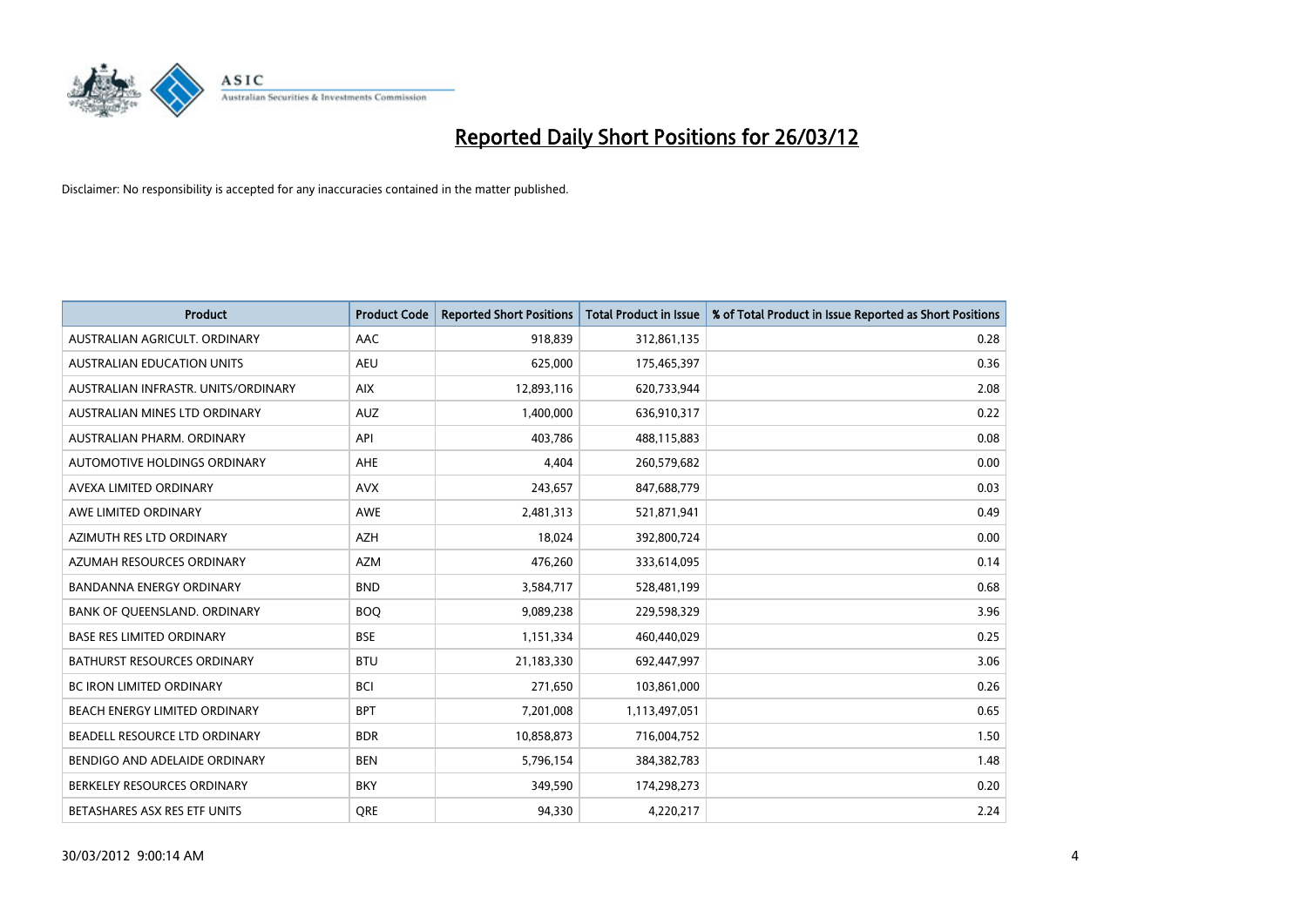

| <b>Product</b>                       | <b>Product Code</b> | <b>Reported Short Positions</b> | <b>Total Product in Issue</b> | % of Total Product in Issue Reported as Short Positions |
|--------------------------------------|---------------------|---------------------------------|-------------------------------|---------------------------------------------------------|
| <b>BHP BILLITON LIMITED ORDINARY</b> | <b>BHP</b>          | 13,632,405                      | 3,211,691,105                 | 0.38                                                    |
| <b>BILLABONG ORDINARY</b>            | <b>BBG</b>          | 29,141,644                      | 255,102,103                   | 11.40                                                   |
| <b>BIOTA HOLDINGS ORDINARY</b>       | <b>BTA</b>          | 1,664,793                       | 181,848,833                   | 0.91                                                    |
| <b>BISALLOY STEEL ORDINARY</b>       | <b>BIS</b>          | 84,480                          | 43,291,509                    | 0.20                                                    |
| BKI INVESTMENT LTD ORDINARY          | BKI                 | 508                             | 427,516,347                   | 0.00                                                    |
| <b>BLACKTHORN RESOURCES ORDINARY</b> | <b>BTR</b>          | 35,848                          | 122,918,000                   | 0.03                                                    |
| BLUESCOPE STEEL LTD ORDINARY         | <b>BSL</b>          | 32,647,942                      | 3,349,185,247                 | 0.95                                                    |
| BOART LONGYEAR ORDINARY              | <b>BLY</b>          | 4,772,221                       | 461,163,412                   | 1.03                                                    |
| <b>BOOM LOGISTICS ORDINARY</b>       | <b>BOL</b>          | 338,639                         | 468,663,585                   | 0.07                                                    |
| <b>BORAL LIMITED, ORDINARY</b>       | <b>BLD</b>          | 29,565,324                      | 744,778,604                   | 3.94                                                    |
| BOTSWANA METALS LTD ORDINARY         | <b>BML</b>          | 7,000                           | 184,784,486                   | 0.00                                                    |
| <b>BRADKEN LIMITED ORDINARY</b>      | <b>BKN</b>          | 5, 165, 175                     | 168,629,376                   | 3.06                                                    |
| <b>BRAMBLES LIMITED ORDINARY</b>     | <b>BXB</b>          | 11,785,657                      | 1,480,481,734                 | 0.76                                                    |
| <b>BREVILLE GROUP LTD ORDINARY</b>   | <b>BRG</b>          | 21,159                          | 130,095,322                   | 0.01                                                    |
| <b>BRICKWORKS LIMITED ORDINARY</b>   | <b>BKW</b>          | 4,080                           | 147,567,333                   | 0.00                                                    |
| <b>BROCKMAN RESOURCES ORDINARY</b>   | <b>BRM</b>          | 59,599                          | 145,013,151                   | 0.04                                                    |
| BT INVESTMENT MNGMNT ORDINARY        | <b>BTT</b>          | 3,290                           | 267,906,977                   | 0.00                                                    |
| <b>BURU ENERGY ORDINARY</b>          | <b>BRU</b>          | 7,459,818                       | 234,219,477                   | 3.17                                                    |
| <b>BWP TRUST ORDINARY UNITS</b>      | <b>BWP</b>          | 448,135                         | 525,255,093                   | 0.07                                                    |
| CABCHARGE AUSTRALIA ORDINARY         | CAB                 | 647,372                         | 120,437,014                   | 0.53                                                    |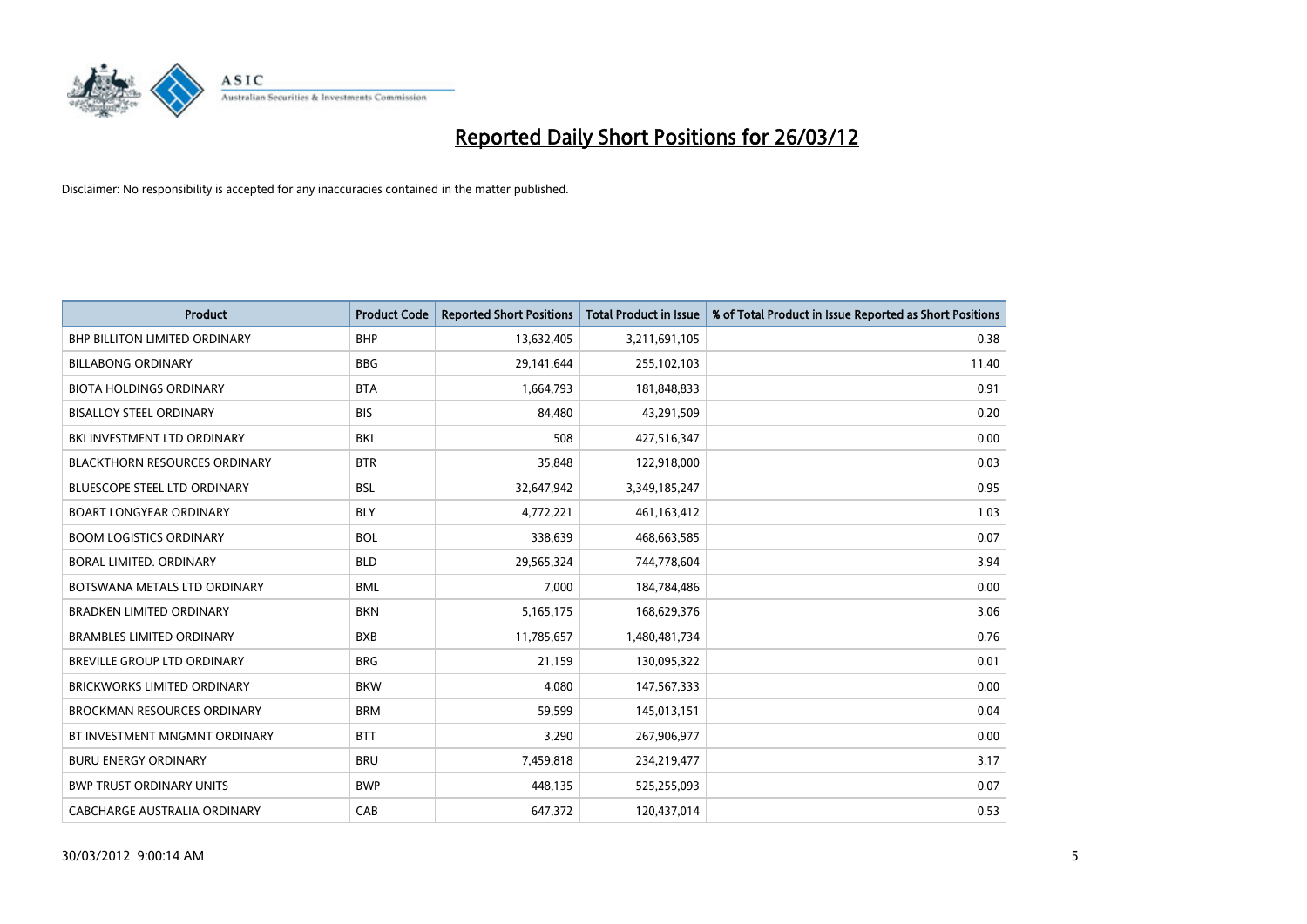

| <b>Product</b>                          | <b>Product Code</b> | <b>Reported Short Positions</b> | <b>Total Product in Issue</b> | % of Total Product in Issue Reported as Short Positions |
|-----------------------------------------|---------------------|---------------------------------|-------------------------------|---------------------------------------------------------|
| CALTEX AUSTRALIA ORDINARY               | <b>CTX</b>          | 6,382,631                       | 270,000,000                   | 2.33                                                    |
| CAMPBELL BROTHERS ORDINARY              | <b>CPB</b>          | 1,682,656                       | 67,503,411                    | 2.51                                                    |
| CAPE LAMBERT RES LTD ORDINARY           | <b>CFE</b>          | 490,720                         | 689,108,792                   | 0.08                                                    |
| CARABELLA RES LTD ORDINARY              | <b>CLR</b>          | 74,642                          | 133,642,797                   | 0.06                                                    |
| <b>CARBON ENERGY ORDINARY</b>           | <b>CNX</b>          | 92,483                          | 772,293,626                   | 0.01                                                    |
| <b>CARDNO LIMITED ORDINARY</b>          | CDD                 | 35,940                          | 137,879,228                   | 0.03                                                    |
| CARNARVON PETROLEUM ORDINARY            | <b>CVN</b>          | 696,063                         | 694,644,634                   | 0.10                                                    |
| <b>CARNEGIE WAVE ENERGY ORDINARY</b>    | <b>CWE</b>          | 83,000                          | 1,021,487,627                 | 0.01                                                    |
| CARPATHIAN RESOURCES ORDINARY           | <b>CPN</b>          | 75,000                          | 304,535,101                   | 0.02                                                    |
| CARPENTARIA EXP. LTD ORDINARY           | CAP                 | 9,777                           | 99,191,301                    | 0.01                                                    |
| CARSALES.COM LTD ORDINARY               | <b>CRZ</b>          | 20,873,929                      | 233,674,223                   | 8.91                                                    |
| CASH CONVERTERS ORDINARY                | CCV                 | 273,328                         | 379,761,025                   | 0.06                                                    |
| <b>CASPIAN OIL &amp; GAS ORDINARY</b>   | <b>CIG</b>          | 50,000                          | 1,331,500,513                 | 0.00                                                    |
| CEDAR WOODS PROP. ORDINARY              | <b>CWP</b>          | 693                             | 62,858,325                    | 0.00                                                    |
| <b>CELLNET GROUP ORDINARY</b>           | <b>CLT</b>          | 1,342                           | 59,570,111                    | 0.00                                                    |
| CENTRAL PETROLEUM ORDINARY              | <b>CTP</b>          | 11,455                          | 1,253,376,265                 | 0.00                                                    |
| CENTRO RETAIL AUST ORD/UNIT STAPLED SEC | <b>CRF</b>          | 8,504,928                       | 1,340,723,189                 | 0.63                                                    |
| CENTRO RETAIL GROUP STAPLED SECURITIES  | <b>CER</b>          | 452,940                         | 2,286,399,424                 | 0.02                                                    |
| CERAMIC FUEL CELLS ORDINARY             | <b>CFU</b>          | 527,908                         | 1,366,298,863                 | 0.03                                                    |
| CFS RETAIL PROPERTY UNITS               | <b>CFX</b>          | 65,396,659                      | 2,839,591,911                 | 2.31                                                    |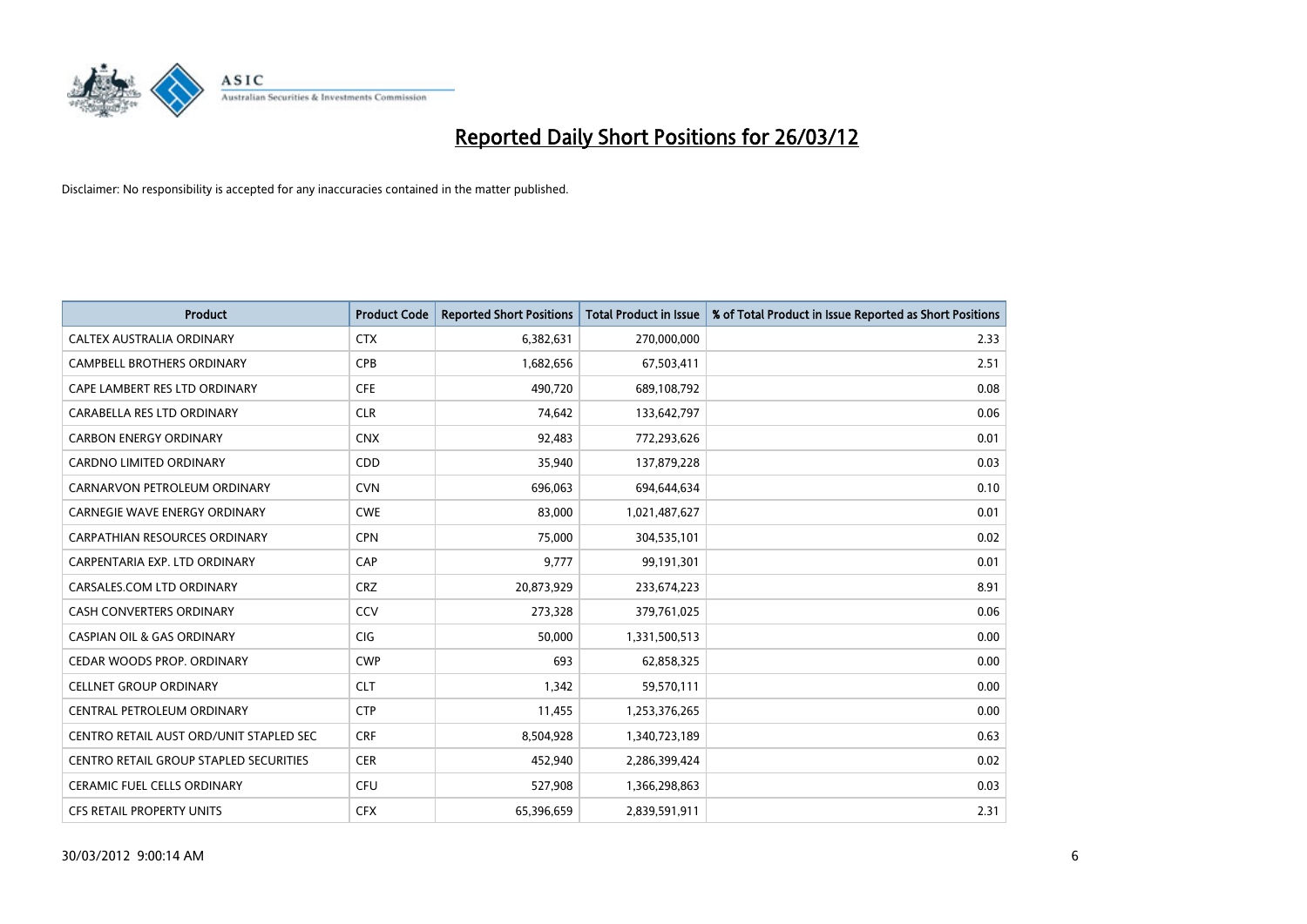

| <b>Product</b>                           | <b>Product Code</b> | <b>Reported Short Positions</b> | <b>Total Product in Issue</b> | % of Total Product in Issue Reported as Short Positions |
|------------------------------------------|---------------------|---------------------------------|-------------------------------|---------------------------------------------------------|
| <b>CGA MINING LIMITED ORDINARY</b>       | CGX                 | 74,157                          | 334,725,726                   | 0.03                                                    |
| CHALLENGER DIV.PRO. STAPLED UNITS        | <b>CDI</b>          | 76,439                          | 883,903,667                   | 0.00                                                    |
| <b>CHALLENGER INFRAST, STAPLED UNITS</b> | <b>CIF</b>          | 157,245                         | 316,223,785                   | 0.05                                                    |
| CHALLENGER LIMITED ORDINARY              | <b>CGF</b>          | 4,636,572                       | 548,329,617                   | 0.85                                                    |
| CHANDLER MACLEOD LTD ORDINARY            | <b>CMG</b>          | 11,970                          | 466,466,720                   | 0.00                                                    |
| CHARTER HALL GROUP STAPLED US PROHIBIT.  | CHC                 | 310,923                         | 308,610,130                   | 0.09                                                    |
| <b>CHARTER HALL OFFICE UNIT</b>          | COO                 | 7,294,961                       | 493,319,730                   | 1.46                                                    |
| <b>CHARTER HALL RETAIL UNITS</b>         | <b>COR</b>          | 734,494                         | 299,628,571                   | 0.23                                                    |
| <b>CHORUS LIMITED ORDINARY</b>           | <b>CNU</b>          | 1,475,078                       | 385,082,123                   | 0.39                                                    |
| CITIGOLD CORP LTD ORDINARY               | <b>CTO</b>          | 1,355,317                       | 1,105,078,301                 | 0.12                                                    |
| <b>CLOUGH LIMITED ORDINARY</b>           | <b>CLO</b>          | 171,608                         | 769,716,269                   | 0.02                                                    |
| <b>CNPR GRP UNITS/ORD STAPLED</b>        | <b>CNP</b>          | 2,537                           | 972,414,514                   | 0.00                                                    |
| COAL OF AFRICA LTD ORDINARY              | <b>CZA</b>          | 229,068                         | 662,484,573                   | 0.04                                                    |
| <b>COALSPUR MINES LTD ORDINARY</b>       | <b>CPL</b>          | 7,539,420                       | 620,659,899                   | 1.21                                                    |
| <b>COALWORKS LIMITED ORDINARY</b>        | <b>CWK</b>          | 84,019                          | 149,088,955                   | 0.06                                                    |
| COBAR CONSOLIDATED ORDINARY              | CCU                 | 235,838                         | 208,868,037                   | 0.11                                                    |
| COCA-COLA AMATIL ORDINARY                | <b>CCL</b>          | 9,427,310                       | 759,567,552                   | 1.22                                                    |
| COCHLEAR LIMITED ORDINARY                | <b>COH</b>          | 5,382,089                       | 56,929,432                    | 9.45                                                    |
| <b>COCKATOO COAL ORDINARY</b>            | COK                 | 7,622,054                       | 1,016,196,908                 | 0.74                                                    |
| <b>COKAL LTD ORDINARY</b>                | <b>CKA</b>          | 361,908                         | 411,046,892                   | 0.09                                                    |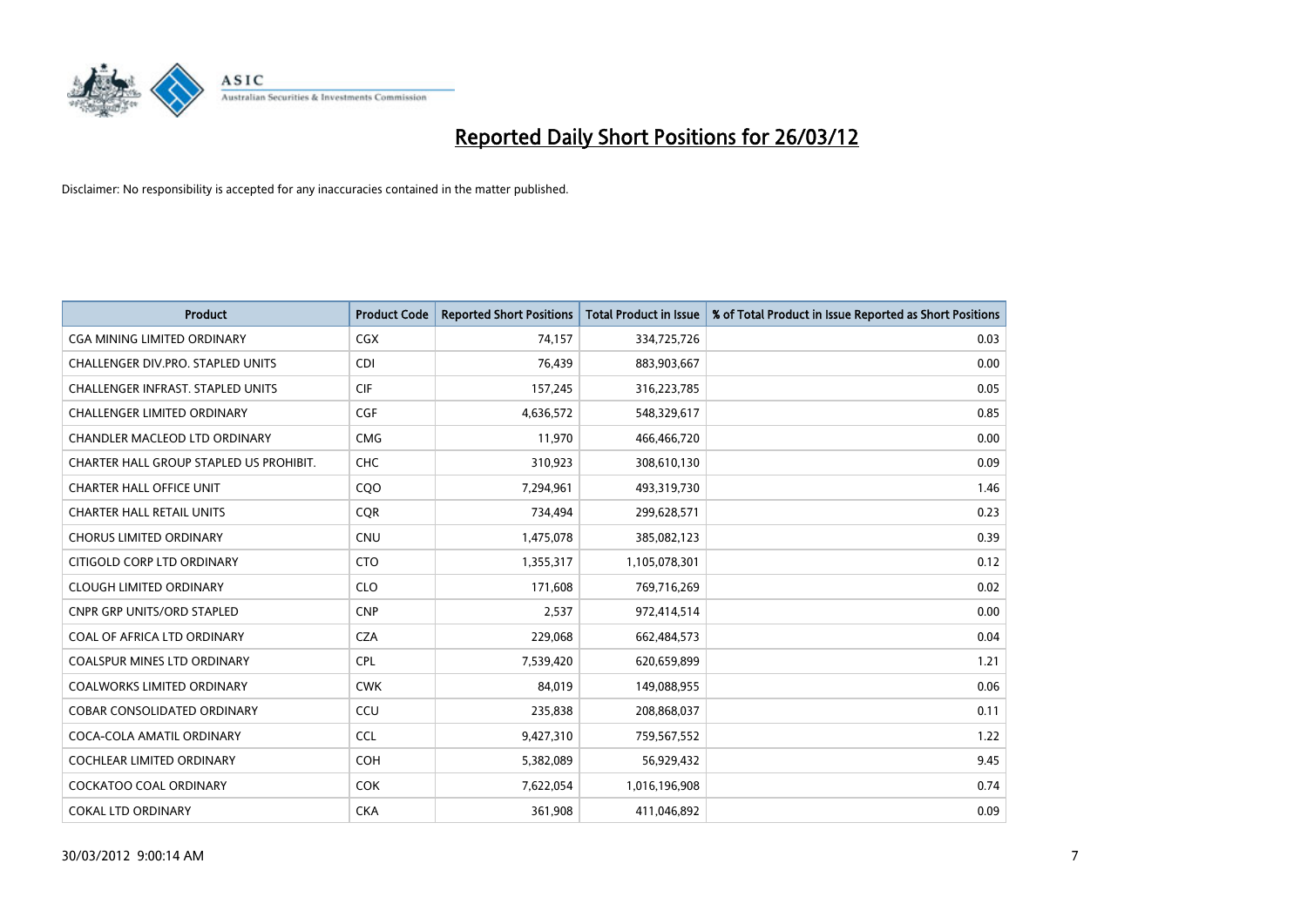

| <b>Product</b>                          | <b>Product Code</b> | <b>Reported Short Positions</b> | <b>Total Product in Issue</b> | % of Total Product in Issue Reported as Short Positions |
|-----------------------------------------|---------------------|---------------------------------|-------------------------------|---------------------------------------------------------|
| <b>COLLINS FOODS LTD ORDINARY</b>       | <b>CKF</b>          | 23,670                          | 93,000,003                    | 0.03                                                    |
| COMMONWEALTH BANK, ORDINARY             | <b>CBA</b>          | 31,127,697                      | 1,581,280,593                 | 1.93                                                    |
| COMMONWEALTH PROP ORDINARY UNITS        | <b>CPA</b>          | 25,318,371                      | 2,389,601,065                 | 1.06                                                    |
| <b>COMPASS RESOURCES ORDINARY</b>       | <b>CMR</b>          | 63,000                          | 1,403,744,100                 | 0.00                                                    |
| <b>COMPUTERSHARE LTD ORDINARY</b>       | <b>CPU</b>          | 10,802,314                      | 555,664,059                   | 1.92                                                    |
| CONSOLIDATED MEDIA. ORDINARY            | <b>CMI</b>          | 1,109,254                       | 561,834,996                   | 0.20                                                    |
| CONTANGO MICROCAP ORDINARY              | <b>CTN</b>          | 7,500                           | 147,467,406                   | 0.01                                                    |
| CONTINENTAL COAL LTD ORDINARY           | <b>CCC</b>          | 297,211                         | 421,018,421                   | 0.07                                                    |
| <b>COOPER ENERGY LTD ORDINARY</b>       | <b>COE</b>          | 89,539                          | 292,791,528                   | 0.03                                                    |
| <b>COPPER STRIKE LTD ORDINARY</b>       | <b>CSE</b>          | 714                             | 106,844,810                   | 0.00                                                    |
| <b>CORDLIFE LIMITED ORDINARY</b>        | CBB                 |                                 | 150,887,354                   | 0.00                                                    |
| <b>CREDIT CORP GROUP ORDINARY</b>       | <b>CCP</b>          | 8,302                           | 45,571,114                    | 0.02                                                    |
| <b>CROMWELL PROP STAPLED SECURITIES</b> | <b>CMW</b>          | 746,070                         | 1,166,107,621                 | 0.07                                                    |
| <b>CROWN LIMITED ORDINARY</b>           | <b>CWN</b>          | 4,890,436                       | 728,394,185                   | 0.68                                                    |
| <b>CSG LIMITED ORDINARY</b>             | CSV                 | 600,668                         | 282,567,499                   | 0.20                                                    |
| <b>CSL LIMITED ORDINARY</b>             | <b>CSL</b>          | 6,923,308                       | 516,624,130                   | 1.31                                                    |
| <b>CSR LIMITED ORDINARY</b>             | <b>CSR</b>          | 26,710,320                      | 506,000,315                   | 5.26                                                    |
| <b>CUDECO LIMITED ORDINARY</b>          | CDU                 | 3,202,579                       | 190,709,873                   | 1.69                                                    |
| <b>CUE ENERGY RESOURCE ORDINARY</b>     | <b>CUE</b>          | 3,026,448                       | 695,153,053                   | 0.43                                                    |
| <b>CUSTOMERS LIMITED ORDINARY</b>       | <b>CUS</b>          | 36,449                          | 134,869,357                   | 0.03                                                    |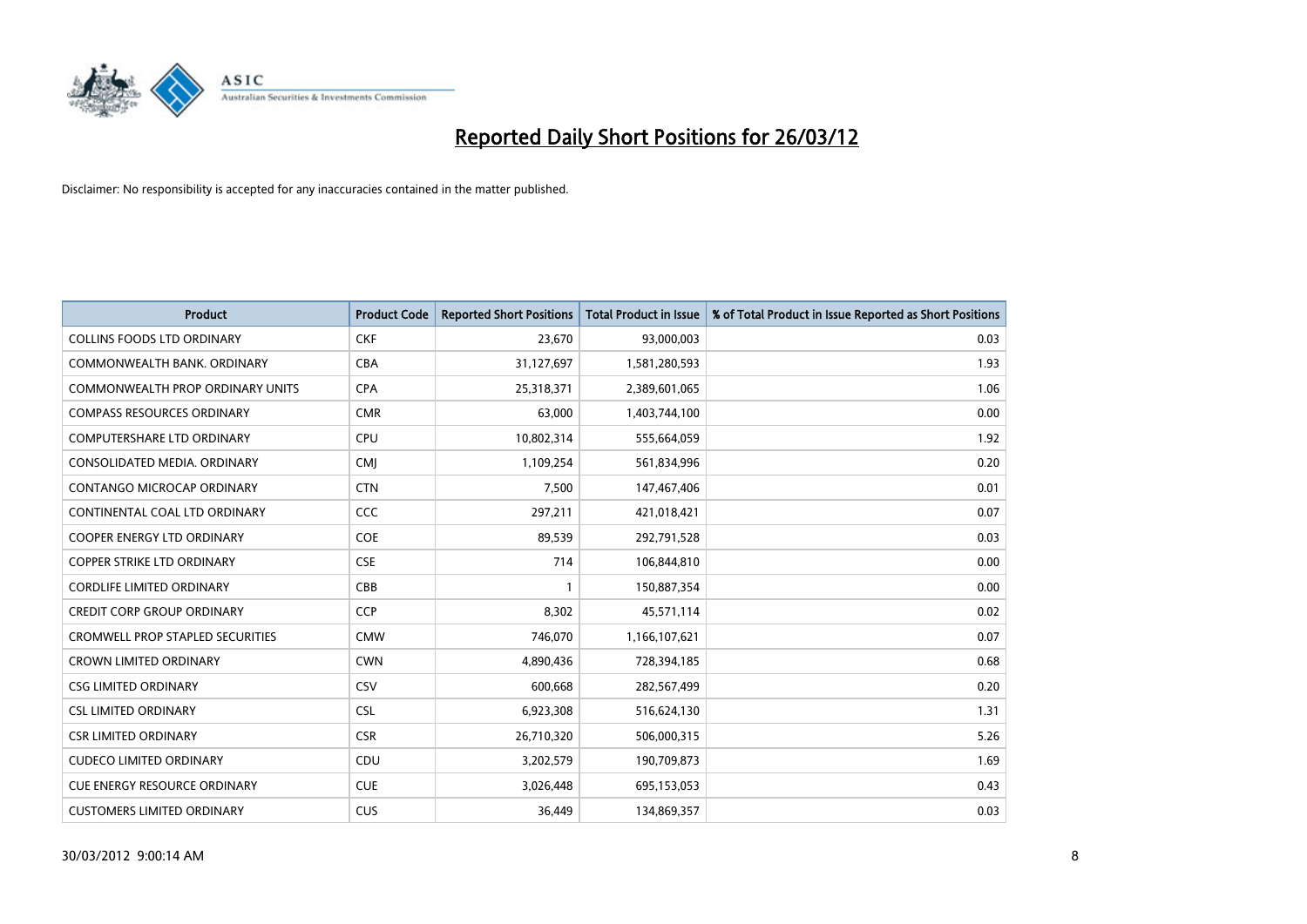

| <b>Product</b>                     | <b>Product Code</b> | <b>Reported Short Positions</b> | <b>Total Product in Issue</b> | % of Total Product in Issue Reported as Short Positions |
|------------------------------------|---------------------|---------------------------------|-------------------------------|---------------------------------------------------------|
| DART ENERGY LTD ORDINARY           | <b>DTE</b>          | 10,238,454                      | 736,141,536                   | 1.39                                                    |
| DATA#3 LIMITED ORDINARY            | <b>DTL</b>          | 7,314                           | 153,974,950                   | 0.00                                                    |
| DAVID JONES LIMITED ORDINARY       | <b>DJS</b>          | 60,764,246                      | 524,940,325                   | 11.55                                                   |
| DECMIL GROUP LIMITED ORDINARY      | <b>DCG</b>          | 31,905                          | 166,492,757                   | 0.01                                                    |
| DEEP YELLOW LIMITED ORDINARY       | <b>DYL</b>          | 36,629                          | 1,128,736,403                 | 0.00                                                    |
| DEVINE LIMITED ORDINARY            | <b>DVN</b>          | 1,011                           | 158,730,556                   | 0.00                                                    |
| DEXUS PROPERTY GROUP STAPLED UNITS | <b>DXS</b>          | 16,981,337                      | 4,839,024,176                 | 0.32                                                    |
| DISCOVERY METALS LTD ORDINARY      | <b>DML</b>          | 8,217,007                       | 442,128,231                   | 1.87                                                    |
| DOMINO PIZZA ENTERPR ORDINARY      | <b>DMP</b>          | 753,076                         | 69,899,674                    | 1.08                                                    |
| DOWNER EDI LIMITED ORDINARY        | <b>DOW</b>          | 6,048,044                       | 429,100,296                   | 1.40                                                    |
| DRILLSEARCH ENERGY ORDINARY        | <b>DLS</b>          | 1,473,963                       | 337,449,196                   | 0.42                                                    |
| DUET GROUP STAPLED US PROHIBIT.    | <b>DUE</b>          | 15,237,257                      | 1,109,831,386                 | 1.38                                                    |
| DULUXGROUP LIMITED ORDINARY        | <b>DLX</b>          | 8,210,868                       | 367,456,259                   | 2.23                                                    |
| ECHO ENTERTAINMENT ORDINARY        | <b>EGP</b>          | 50,964,001                      | 688,019,737                   | 7.39                                                    |
| ELDERS LIMITED ORDINARY            | <b>ELD</b>          | 12,307,247                      | 448,598,480                   | 2.74                                                    |
| ELDORADO GOLD CORP CDI 1:1         | EAU                 | 43,810                          | 9,113,985                     | 0.48                                                    |
| ELEMENTAL MINERALS ORDINARY        | <b>ELM</b>          | 135,245                         | 243,614,280                   | 0.05                                                    |
| ELEMENTOS LIMITED ORDINARY         | ELT                 | 16                              | 82,383,526                    | 0.00                                                    |
| ELIXIR PETROLEUM LTD ORDINARY      | <b>EXR</b>          | 324,400                         | 223,688,471                   | 0.15                                                    |
| <b>EMECO HOLDINGS ORDINARY</b>     | <b>EHL</b>          | 1,685,481                       | 631,237,586                   | 0.27                                                    |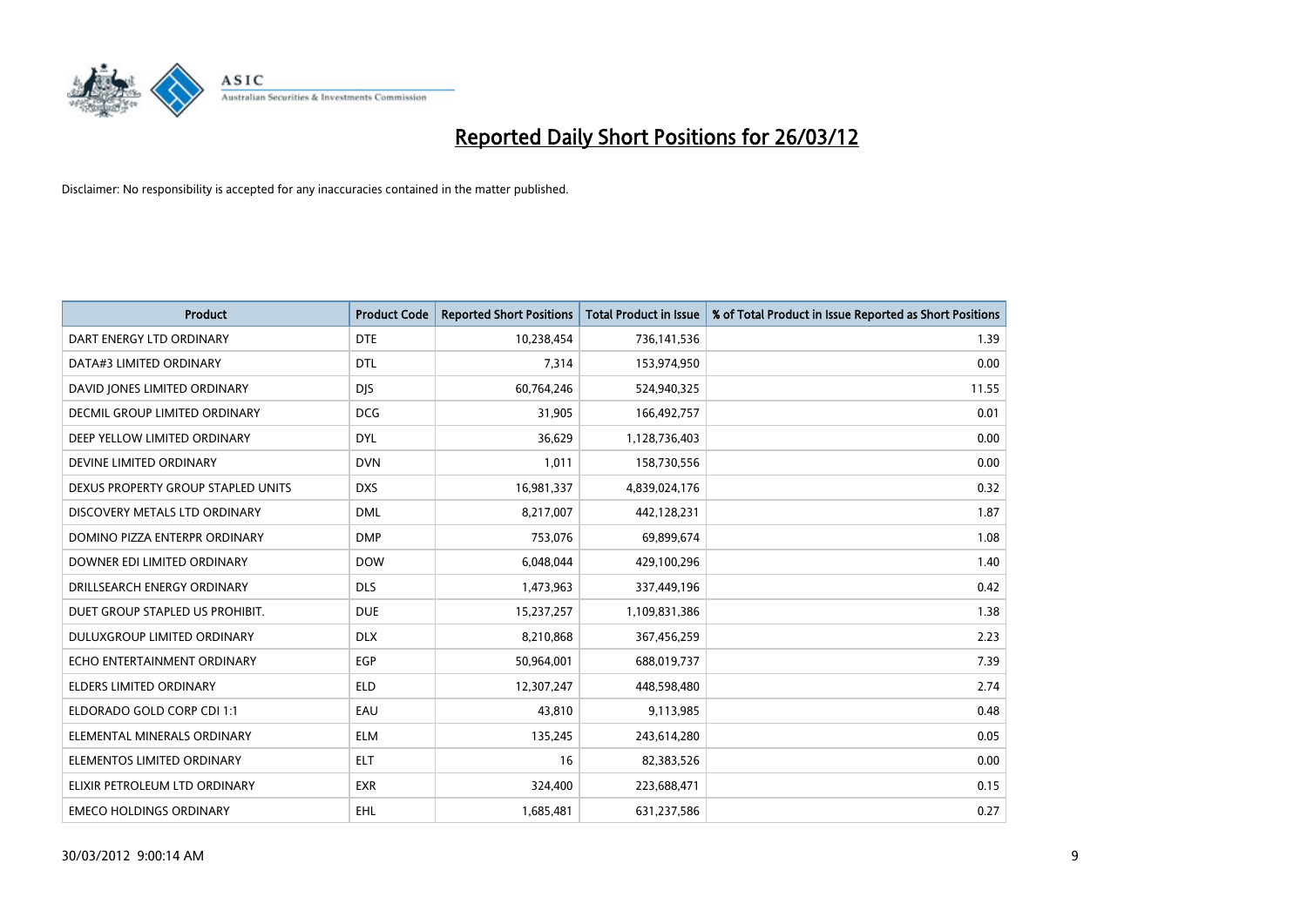

| <b>Product</b>                        | <b>Product Code</b> | <b>Reported Short Positions</b> | <b>Total Product in Issue</b> | % of Total Product in Issue Reported as Short Positions |
|---------------------------------------|---------------------|---------------------------------|-------------------------------|---------------------------------------------------------|
| <b>ENDEAVOUR MIN CORP CDI 1:1</b>     | <b>EVR</b>          | 59,746                          | 119,067,827                   | 0.04                                                    |
| ENERGY RESOURCES ORDINARY 'A'         | ERA                 | 6,546,874                       | 517,725,062                   | 1.26                                                    |
| <b>ENERGY WORLD CORPOR, ORDINARY</b>  | <b>EWC</b>          | 26,107,971                      | 1,734,166,672                 | 1.48                                                    |
| ENTEK ENERGY LTD ORDINARY             | <b>ETE</b>          | 489,903                         | 510,657,387                   | 0.10                                                    |
| <b>ENTELLECT LIMITED ORDINARY</b>     | <b>ESN</b>          | 464,050                         | 985,337,932                   | 0.05                                                    |
| <b>ENVESTRA LIMITED ORDINARY</b>      | <b>ENV</b>          | 4,105,768                       | 1,547,890,032                 | 0.26                                                    |
| EQUATORIAL RES LTD ORDINARY           | EQX                 | 7,304                           | 114,848,553                   | 0.01                                                    |
| EVOLUTION MINING LTD ORDINARY         | <b>EVN</b>          | 3,101,017                       | 707,105,713                   | 0.43                                                    |
| <b>EXCO RESOURCES LTD ORDINARY</b>    | EXS                 | 55,559                          | 356,044,187                   | 0.01                                                    |
| EXOMA ENERGY LIMITED ORDINARY         | <b>EXE</b>          | 281,678                         | 417,357,759                   | 0.07                                                    |
| EXTRACT RESOURCES ORDINARY            | <b>EXT</b>          | 525,522                         | 252,220,823                   | 0.21                                                    |
| FAIRFAX MEDIA LTD ORDINARY            | <b>FXJ</b>          | 266,595,024                     | 2,351,955,725                 | 11.35                                                   |
| <b>FAR LTD ORDINARY</b>               | <b>FAR</b>          | 21,000,000                      | 2,150,080,157                 | 0.98                                                    |
| FISHER & PAYKEL APP. ORDINARY         | <b>FPA</b>          | 18,298                          | 724,235,162                   | 0.00                                                    |
| FISHER & PAYKEL H. ORDINARY           | <b>FPH</b>          | 4.999                           | 530,053,399                   | 0.00                                                    |
| FKP PROPERTY GROUP STAPLED SECURITIES | <b>FKP</b>          | 26,832,065                      | 1,197,968,723                 | 2.24                                                    |
| FLEETWOOD CORP ORDINARY               | <b>FWD</b>          | 267,120                         | 58,918,235                    | 0.45                                                    |
| FLETCHER BUILDING ORDINARY            | <b>FBU</b>          | 11,106,011                      | 680,739,504                   | 1.63                                                    |
| FLEXIGROUP LIMITED ORDINARY           | <b>FXL</b>          | 56,184                          | 279,268,329                   | 0.01                                                    |
| FLIGHT CENTRE ORDINARY                | <b>FLT</b>          | 9,123,356                       | 100,017,679                   | 9.12                                                    |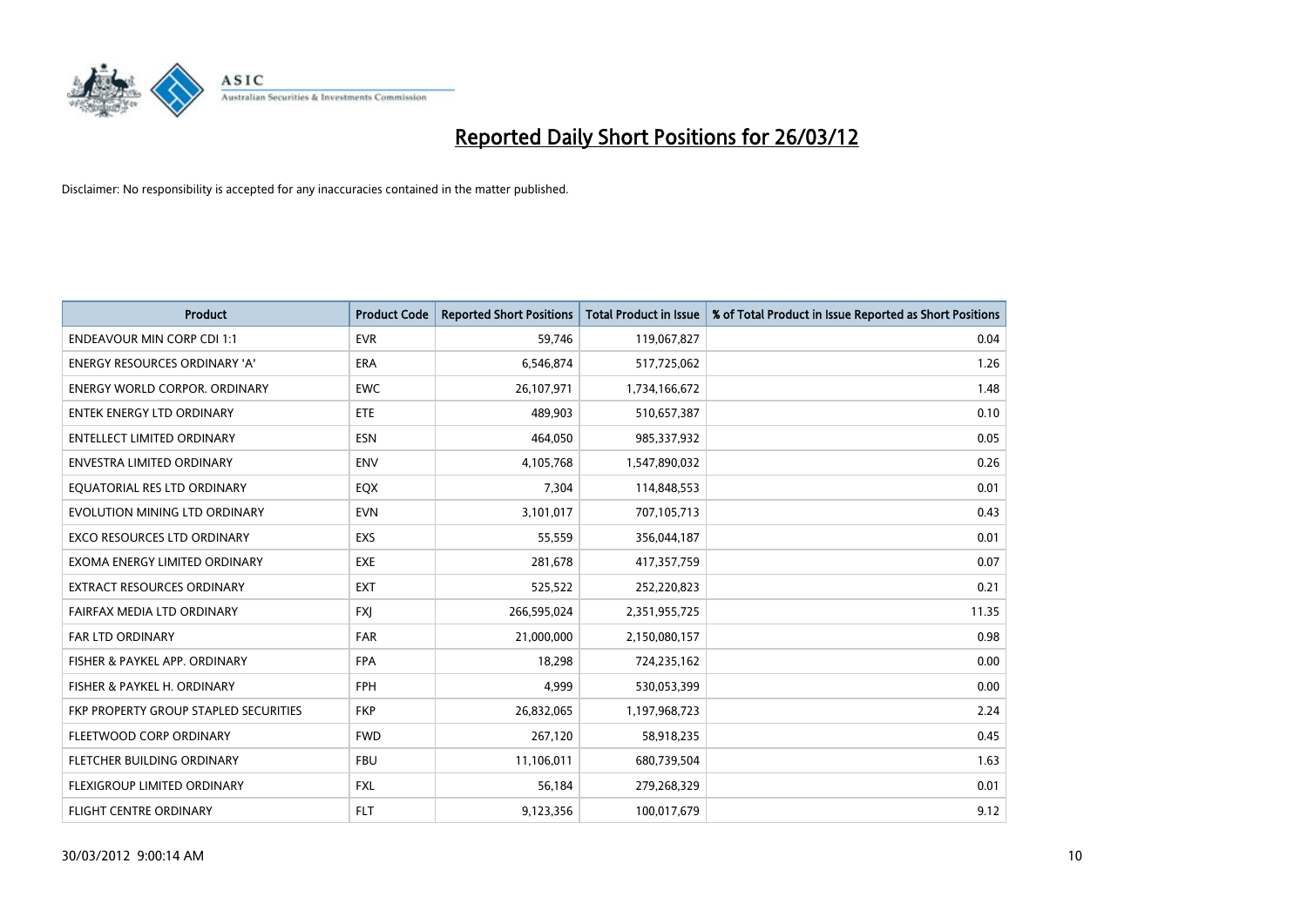

| <b>Product</b>                            | <b>Product Code</b> | <b>Reported Short Positions</b> | <b>Total Product in Issue</b> | % of Total Product in Issue Reported as Short Positions |
|-------------------------------------------|---------------------|---------------------------------|-------------------------------|---------------------------------------------------------|
| FLINDERS MINES LTD ORDINARY               | <b>FMS</b>          | 32,230,797                      | 1,821,300,404                 | 1.78                                                    |
| FOCUS MINERALS LTD ORDINARY               | <b>FML</b>          | 1,333,666                       | 4,320,773,701                 | 0.03                                                    |
| <b>FORGE GROUP LIMITED ORDINARY</b>       | FGE                 | 146,921                         | 83,469,014                    | 0.17                                                    |
| FORTE ENERGY NL ORDINARY                  | FTE                 | 2,658,986                       | 695,589,311                   | 0.38                                                    |
| FORTESCUE METALS GRP ORDINARY             | <b>FMG</b>          | 86,480,003                      | 3,113,798,659                 | 2.75                                                    |
| <b>FUNTASTIC LIMITED ORDINARY</b>         | <b>FUN</b>          | 322,528                         | 367,956,819                   | 0.09                                                    |
| <b>G.U.D. HOLDINGS ORDINARY</b>           | GUD                 | 736,529                         | 70,803,455                    | 1.02                                                    |
| <b>GALAXY RESOURCES ORDINARY</b>          | GXY                 | 2,625,311                       | 323,327,000                   | 0.80                                                    |
| <b>GEODYNAMICS LIMITED ORDINARY</b>       | GDY                 | 635,071                         | 406,452,608                   | 0.16                                                    |
| <b>GINDALBIE METALS LTD ORDINARY</b>      | GBG                 | 32,180,869                      | 1,247,487,454                 | 2.58                                                    |
| <b>GLOBAL MINING ORDINARY</b>             | GMI                 | 8,951                           | 181,898,994                   | 0.00                                                    |
| <b>GLOUCESTER COAL ORDINARY</b>           | GCL                 | 1,244,493                       | 202,905,967                   | 0.59                                                    |
| <b>GME RESOURCES LTD ORDINARY</b>         | <b>GME</b>          | 800                             | 322,635,902                   | 0.00                                                    |
| <b>GOLD ROAD RES LTD ORDINARY</b>         | GOR                 | 320,668                         | 389,950,665                   | 0.09                                                    |
| <b>GOLDEN RIM RESOURCES ORDINARY</b>      | <b>GMR</b>          | 233,112                         | 413,306,231                   | 0.06                                                    |
| <b>GOLDEN WEST RESOURCE ORDINARY</b>      | GWR                 | 1,617                           | 192,142,447                   | 0.00                                                    |
| <b>GOODMAN FIELDER, ORDINARY</b>          | GFF                 | 34,720,487                      | 1,955,559,207                 | 1.76                                                    |
| <b>GOODMAN GROUP STAPLED US PROHIBIT.</b> | <b>GMG</b>          | 66,883,578                      | 7,735,816,741                 | 0.84                                                    |
| <b>GPT GROUP STAPLED SEC.</b>             | <b>GPT</b>          | 15,668,819                      | 1,805,662,372                 | 0.85                                                    |
| <b>GRAINCORP LIMITED A CLASS ORDINARY</b> | <b>GNC</b>          | 679,475                         | 198,318,900                   | 0.33                                                    |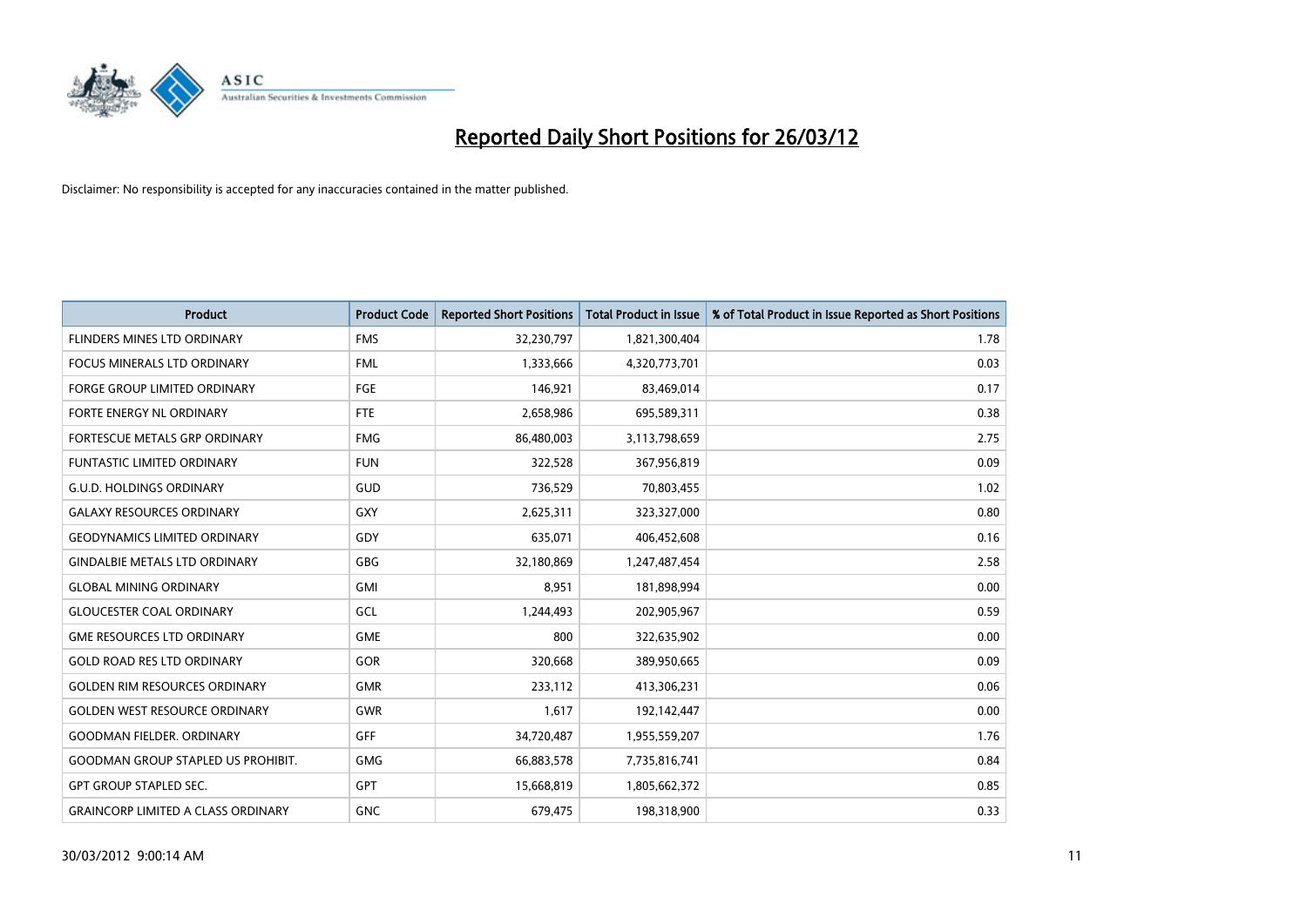

| <b>Product</b>                                   | <b>Product Code</b> | <b>Reported Short Positions</b> | <b>Total Product in Issue</b> | % of Total Product in Issue Reported as Short Positions |
|--------------------------------------------------|---------------------|---------------------------------|-------------------------------|---------------------------------------------------------|
| <b>GRANGE RESOURCES, ORDINARY</b>                | <b>GRR</b>          | 65,039                          | 1,154,359,727                 | 0.00                                                    |
| <b>GREENCAP LIMITED ORDINARY</b>                 | GCG                 |                                 | 263,879,446                   | 0.00                                                    |
| <b>GREENLAND MIN EN LTD ORDINARY</b>             | GGG                 | 3,259,690                       | 416,390,488                   | 0.77                                                    |
| <b>GROWTHPOINT PROPERTY ORD/UNIT STAPLED SEC</b> | GOZ                 | 95,685                          | 291,904,374                   | 0.03                                                    |
| <b>GRYPHON MINERALS LTD ORDINARY</b>             | GRY                 | 4,100,262                       | 348,264,983                   | 1.16                                                    |
| <b>GUILDFORD COAL LTD ORDINARY</b>               | <b>GUF</b>          | 1,600,849                       | 275,363,771                   | 0.58                                                    |
| <b>GUINNESS PEAT GROUP. CDI 1:1</b>              | <b>GPG</b>          | 54                              | 276,950,593                   | 0.00                                                    |
| <b>GUIARAT NRE COAL LTD ORDINARY</b>             | <b>GNM</b>          | 5,000                           | 993,137,858                   | 0.00                                                    |
| <b>GUNNS LIMITED ORDINARY</b>                    | <b>GNS</b>          | 63,255,679                      | 848,401,559                   | 7.44                                                    |
| <b>GWA GROUP LTD ORDINARY</b>                    | <b>GWA</b>          | 10,517,584                      | 302,005,514                   | 3.47                                                    |
| HARVEY NORMAN ORDINARY                           | <b>HVN</b>          | 77,848,054                      | 1,062,316,784                 | 7.33                                                    |
| HASTIE GROUP LIMITED ORDINARY                    | <b>HST</b>          | 114,653                         | 137,353,504                   | 0.08                                                    |
| HASTINGS DIVERSIFIED STAPLED SECURITY            | <b>HDF</b>          | 902,725                         | 530,001,072                   | 0.16                                                    |
| <b>HAVILAH RESOURCES NL ORDINARY</b>             | <b>HAV</b>          | 75,177                          | 101,311,223                   | 0.07                                                    |
| <b>HEARTWARE INT INC CDI 35:1</b>                | <b>HIN</b>          | 272,008                         | 42,911,645                    | 0.63                                                    |
| <b>HENDERSON GROUP CDI 1:1</b>                   | <b>HGG</b>          | 18,457,524                      | 653,764,818                   | 2.83                                                    |
| HFA HOLDINGS LIMITED ORDINARY                    | <b>HFA</b>          | 8,273                           | 117,332,831                   | 0.00                                                    |
| HIGHLANDS PACIFIC ORDINARY                       | <b>HIG</b>          | 2,451,324                       | 686,202,481                   | 0.36                                                    |
| HILLGROVE RES LTD ORDINARY                       | <b>HGO</b>          | 14,360,475                      | 793,698,575                   | 1.80                                                    |
| HILLS HOLDINGS LTD ORDINARY                      | HIL                 | 3,455,529                       | 246,349,244                   | 1.37                                                    |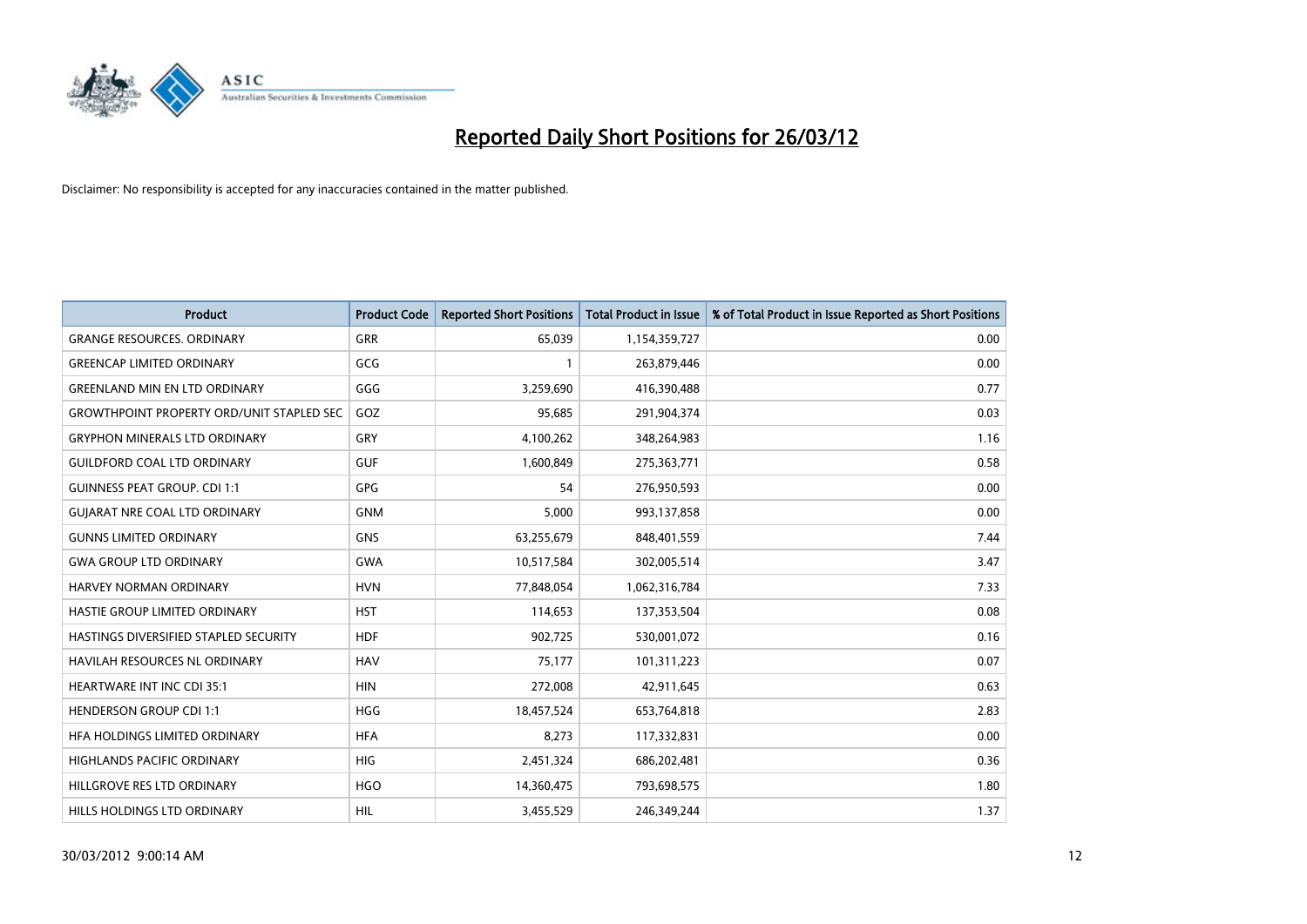

| <b>Product</b>                                | <b>Product Code</b> | <b>Reported Short Positions</b> | <b>Total Product in Issue</b> | % of Total Product in Issue Reported as Short Positions |
|-----------------------------------------------|---------------------|---------------------------------|-------------------------------|---------------------------------------------------------|
| HORIZON OIL LIMITED ORDINARY                  | <b>HZN</b>          | 21,165,958                      | 1,130,811,515                 | 1.86                                                    |
| <b>IINET LIMITED ORDINARY</b>                 | <b>IIN</b>          | 182,219                         | 160,968,847                   | 0.10                                                    |
| <b>ILUKA RESOURCES ORDINARY</b>               | ILU.                | 23,733,710                      | 418,700,517                   | 5.67                                                    |
| <b>IMDEX LIMITED ORDINARY</b>                 | <b>IMD</b>          | 879,717                         | 205,055,435                   | 0.43                                                    |
| IMF (AUSTRALIA) LTD ORDINARY                  | <b>IMF</b>          | 452,028                         | 123,828,193                   | 0.36                                                    |
| <b>IMX RESOURCES LTD ORDINARY</b>             | <b>IXR</b>          | 20,000                          | 262,612,803                   | 0.01                                                    |
| <b>INCITEC PIVOT ORDINARY</b>                 | IPL                 | 6,315,868                       | 1,628,730,107                 | 0.37                                                    |
| <b>INDEPENDENCE GROUP ORDINARY</b>            | <b>IGO</b>          | 6,812,519                       | 232,882,535                   | 2.91                                                    |
| <b>INDOPHIL RESOURCES ORDINARY</b>            | <b>IRN</b>          | 939,193                         | 1,203,146,194                 | 0.07                                                    |
| <b>INDUSTREA LIMITED ORDINARY</b>             | IDL                 | 1,853,115                       | 368,992,435                   | 0.51                                                    |
| <b>INFIGEN ENERGY STAPLED SECURITIES</b>      | <b>IFN</b>          | 4,558,930                       | 762,265,972                   | 0.61                                                    |
| ING RE COM GROUP STAPLED SECURITIES           | ILF.                | 3,583                           | 441,029,194                   | 0.00                                                    |
| <b>INSURANCE AUSTRALIA ORDINARY</b>           | <b>IAG</b>          | 8,681,617                       | 2,079,034,021                 | 0.41                                                    |
| INTEGRA MINING LTD, ORDINARY                  | <b>IGR</b>          | 7,960,214                       | 846,293,881                   | 0.93                                                    |
| <b>INTREPID MINES ORDINARY</b>                | <b>IAU</b>          | 4,838,549                       | 524,428,289                   | 0.93                                                    |
| <b>INVESTA OFFICE FUND STAPLED SECURITIES</b> | <b>IOF</b>          | 3,348,085                       | 2,456,164,091                 | 0.11                                                    |
| <b>INVOCARE LIMITED ORDINARY</b>              | <b>IVC</b>          | 2,164,224                       | 110,030,298                   | 1.95                                                    |
| ION LIMITED ORDINARY                          | <b>ION</b>          | 164,453                         | 256,365,105                   | 0.06                                                    |
| <b>IOOF HOLDINGS LTD ORDINARY</b>             | IFL                 | 885,385                         | 229,794,395                   | 0.36                                                    |
| <b>IRESS MARKET TECH. ORDINARY</b>            | <b>IRE</b>          | 2,025,998                       | 127,036,010                   | 1.58                                                    |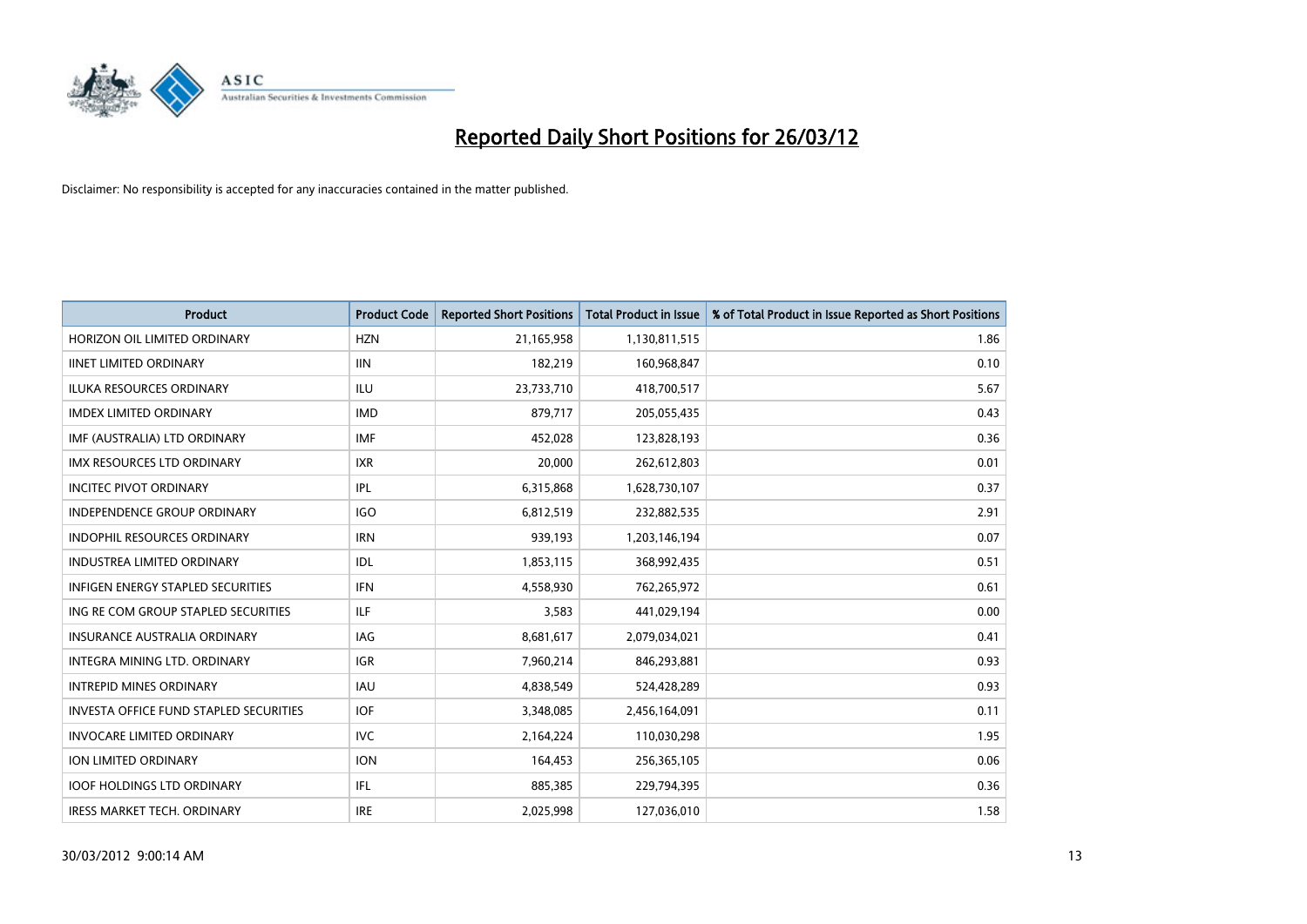

| <b>Product</b>                            | <b>Product Code</b> | <b>Reported Short Positions</b> | <b>Total Product in Issue</b> | % of Total Product in Issue Reported as Short Positions |
|-------------------------------------------|---------------------|---------------------------------|-------------------------------|---------------------------------------------------------|
| <b>IRON ORE HOLDINGS ORDINARY</b>         | <b>IOH</b>          | 76,490                          | 166,137,005                   | 0.04                                                    |
| ISHARES GLOBAL 100 CDI 1:1                | 100                 | 8,692                           | 10,600,000                    | 0.08                                                    |
| ISHARES MSCI AUS 200 ISHARES MSCI AUS 200 | IOZ                 | 43,462                          | 4,352,373                     | 1.00                                                    |
| <b>ISHARES MSCI BRIC CDI 1:1</b>          | <b>IBK</b>          | 8,558                           | 3,650,000                     | 0.23                                                    |
| ISHARES S&P HIGH DIV ISHARES S&P HIGH DIV | <b>IHD</b>          | 99,995                          | 2,903,027                     | 3.44                                                    |
| ISHARES SMALL ORDS ISHARES SMALL ORDS     | <b>ISO</b>          | 719,559                         | 5,703,165                     | 12.62                                                   |
| <b>IVANHOE AUSTRALIA ORDINARY</b>         | <b>IVA</b>          | 2,134,470                       | 552,735,295                   | 0.38                                                    |
| <b>JACKA RESOURCES LTD ORDINARY</b>       | <b>JKA</b>          | 1,493,893                       | 175,465,377                   | 0.85                                                    |
| JAMES HARDIE INDUST CHESS DEPOSITARY INT  | <b>JHX</b>          | 17,196,056                      | 436,659,739                   | 3.89                                                    |
| <b>JAMESON RESOURCES ORDINARY</b>         | <b>JAL</b>          | 1,600,000                       | 154,783,676                   | 1.03                                                    |
| <b>JB HI-FI LIMITED ORDINARY</b>          | <b>JBH</b>          | 22,188,200                      | 98,850,643                    | 22.43                                                   |
| <b>JUPITER MINES ORDINARY</b>             | <b>IMS</b>          | 349                             | 1,806,834,044                 | 0.00                                                    |
| <b>KAGARA LTD ORDINARY</b>                | KZL                 | 11,430,632                      | 798,953,117                   | 1.42                                                    |
| KANGAROO RES LTD ORDINARY                 | <b>KRL</b>          | 120,131                         | 3,434,430,012                 | 0.00                                                    |
| KAROON GAS AUSTRALIA ORDINARY             | <b>KAR</b>          | 1,899,729                       | 221,420,769                   | 0.83                                                    |
| KATHMANDU HOLD LTD ORDINARY               | <b>KMD</b>          | 1,941,314                       | 200,000,000                   | 0.98                                                    |
| <b>KBL MINING LIMITED ORDINARY</b>        | <b>KBL</b>          | 1,820                           | 240,146,268                   | 0.00                                                    |
| <b>KENTOR GOLD LIMITED ORDINARY</b>       | KGL                 | 17.990                          | 106,209,874                   | 0.02                                                    |
| <b>KEYBRIDGE CAPITAL ORDINARY</b>         | <b>KBC</b>          | 6,000                           | 172,070,564                   | 0.00                                                    |
| KINGSGATE CONSOLID. ORDINARY              | <b>KCN</b>          | 5,583,267                       | 151,169,756                   | 3.69                                                    |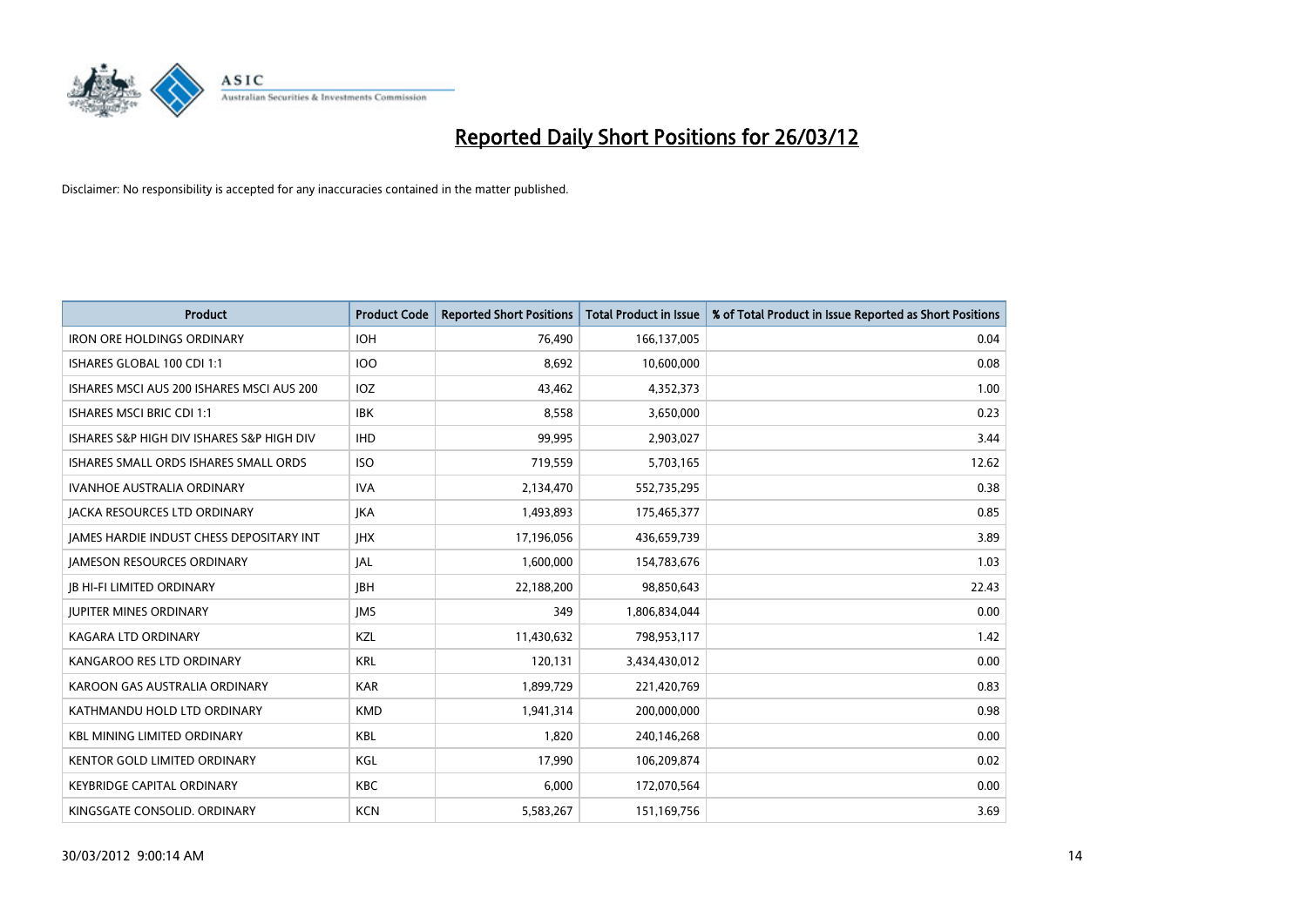

| <b>Product</b>                        | <b>Product Code</b> | <b>Reported Short Positions</b> | <b>Total Product in Issue</b> | % of Total Product in Issue Reported as Short Positions |
|---------------------------------------|---------------------|---------------------------------|-------------------------------|---------------------------------------------------------|
| KINGSROSE MINING LTD ORDINARY         | <b>KRM</b>          | 310,065                         | 277,687,401                   | 0.09                                                    |
| LEIGHTON HOLDINGS ORDINARY            | LEI                 | 7,902,565                       | 337,087,596                   | 2.34                                                    |
| LEND LEASE GROUP UNIT/ORD STAPLED     | <b>LLC</b>          | 2,053,516                       | 571,804,090                   | 0.35                                                    |
| LINC ENERGY LTD ORDINARY              | <b>LNC</b>          | 14,968,580                      | 504,487,631                   | 2.94                                                    |
| LIQUEFIED NATURAL ORDINARY            | LNG                 | 272,800                         | 267,699,015                   | 0.10                                                    |
| LYCOPODIUM LIMITED ORDINARY           | LYL                 | 1,984                           | 38,655,103                    | 0.01                                                    |
| LYNAS CORPORATION ORDINARY            | <b>LYC</b>          | 149,245,189                     | 1,714,496,913                 | 8.72                                                    |
| M2 TELECOMMUNICATION ORDINARY         | <b>MTU</b>          | 12,264                          | 124,543,385                   | 0.00                                                    |
| <b>MACA LIMITED ORDINARY</b>          | <b>MLD</b>          | 11,989                          | 150,000,000                   | 0.01                                                    |
| <b>MACMAHON HOLDINGS ORDINARY</b>     | <b>MAH</b>          | 4,018,428                       | 738,631,705                   | 0.54                                                    |
| MACO ATLAS ROADS GRP ORDINARY STAPLED | <b>MOA</b>          | 12,611,058                      | 464,279,594                   | 2.72                                                    |
| MACQUARIE GROUP LTD ORDINARY          | MQG                 | 8,060,784                       | 348,584,383                   | 2.30                                                    |
| MARENGO MINING ORDINARY               | <b>MGO</b>          | 39,850                          | 1,002,559,863                 | 0.00                                                    |
| <b>MATRIX C &amp; E LTD ORDINARY</b>  | <b>MCE</b>          | 566,274                         | 77,081,507                    | 0.74                                                    |
| MAVERICK DRILLING ORDINARY            | <b>MAD</b>          | 15,383                          | 267,454,286                   | 0.01                                                    |
| MCMILLAN SHAKESPEARE ORDINARY         | <b>MMS</b>          | 29,016                          | 74,523,965                    | 0.03                                                    |
| MCPHERSON'S LTD ORDINARY              | <b>MCP</b>          | 14,050                          | 72,401,758                    | 0.02                                                    |
| MEDUSA MINING LTD ORDINARY            | <b>MML</b>          | 3,019,041                       | 188,903,911                   | 1.59                                                    |
| MELBOURNE IT LIMITED ORDINARY         | <b>MLB</b>          | 142,994                         | 81,352,178                    | 0.17                                                    |
| MEO AUSTRALIA LTD ORDINARY            | <b>MEO</b>          | 5,735,985                       | 539,913,260                   | 1.07                                                    |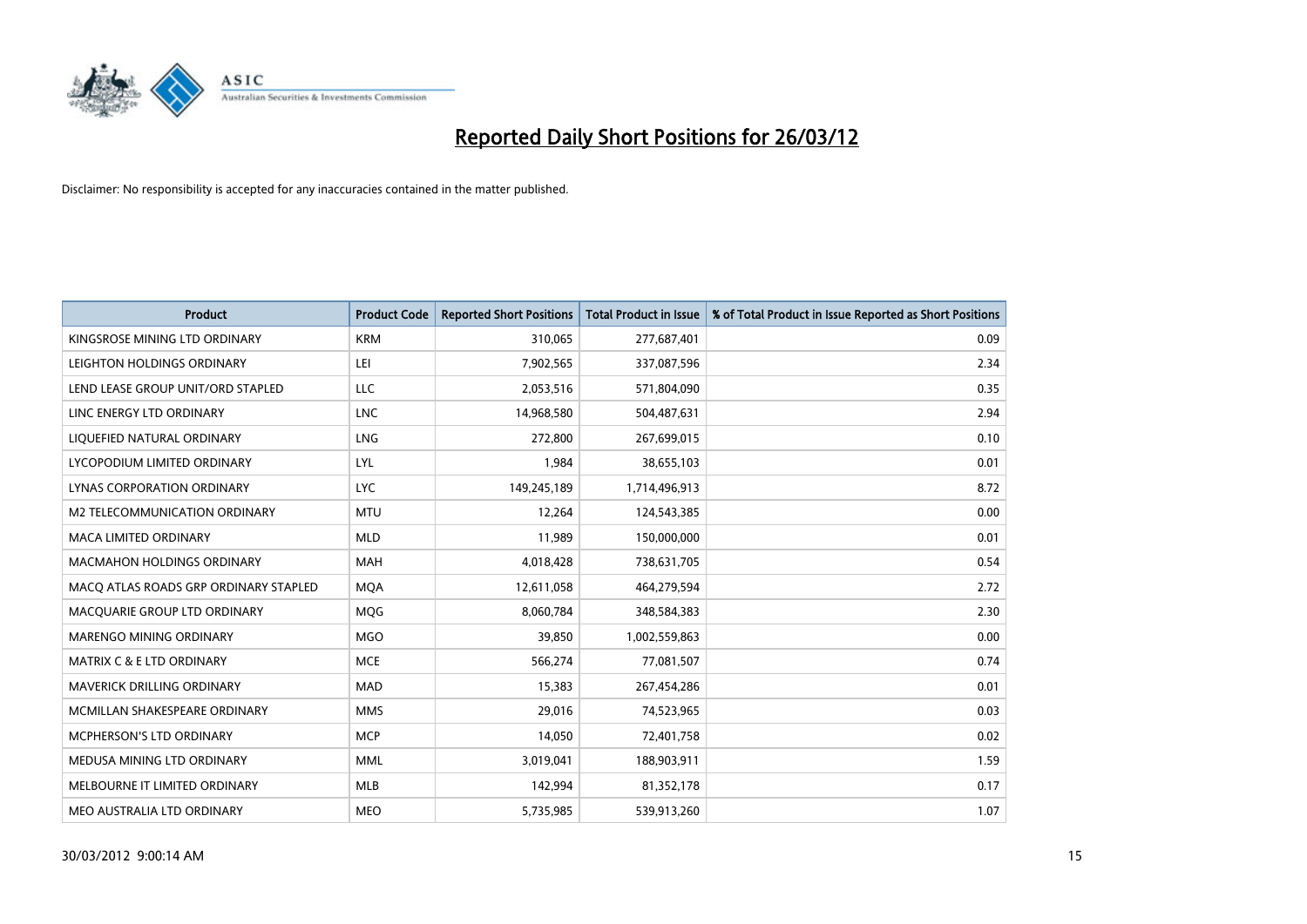

| <b>Product</b>                    | <b>Product Code</b> | <b>Reported Short Positions</b> | <b>Total Product in Issue</b> | % of Total Product in Issue Reported as Short Positions |
|-----------------------------------|---------------------|---------------------------------|-------------------------------|---------------------------------------------------------|
| <b>MERMAID MARINE ORDINARY</b>    | <b>MRM</b>          | 523,217                         | 217,991,983                   | 0.24                                                    |
| MESOBLAST LIMITED ORDINARY        | <b>MSB</b>          | 14,939,065                      | 284,478,361                   | 5.28                                                    |
| METALS X LIMITED ORDINARY         | <b>MLX</b>          | 670,084                         | 1,320,540,009                 | 0.06                                                    |
| METCASH LIMITED ORDINARY          | <b>MTS</b>          | 38,592,950                      | 771,345,864                   | 4.98                                                    |
| METGASCO LIMITED ORDINARY         | <b>MEL</b>          | 353,715                         | 338,592,672                   | 0.10                                                    |
| METMINCO LIMITED ORDINARY         | <b>MNC</b>          | 1,411,594                       | 1,749,541,573                 | 0.07                                                    |
| MHM METALS LIMITED ORDINARY       | <b>MHM</b>          | 94,433                          | 104,210,268                   | 0.10                                                    |
| MICLYN EXP OFFSHR ORDINARY        | <b>MIO</b>          | 93,341                          | 278,515,705                   | 0.03                                                    |
| MILTON CORPORATION ORDINARY       | <b>MLT</b>          | 10,900                          | 121,625,655                   | 0.01                                                    |
| MINCOR RESOURCES NL ORDINARY      | <b>MCR</b>          | 1,531,806                       | 194,749,889                   | 0.78                                                    |
| MINERAL DEPOSITS ORDINARY         | <b>MDL</b>          | 217,274                         | 83,538,786                    | 0.25                                                    |
| MINERAL RESOURCES, ORDINARY       | <b>MIN</b>          | 710,022                         | 184,706,489                   | 0.38                                                    |
| MIRABELA NICKEL LTD ORDINARY      | <b>MBN</b>          | 10,828,025                      | 492,516,163                   | 2.19                                                    |
| MIRVAC GROUP STAPLED SECURITIES   | <b>MGR</b>          | 10,005,970                      | 3,416,996,915                 | 0.29                                                    |
| MOLOPO ENERGY LTD ORDINARY        | <b>MPO</b>          | 645,969                         | 245,579,810                   | 0.26                                                    |
| MOLY MINES LIMITED ORDINARY       | MOL                 | 50,727                          | 384,893,989                   | 0.01                                                    |
| MONADELPHOUS GROUP ORDINARY       | <b>MND</b>          | 1,678,947                       | 88,674,327                    | 1.89                                                    |
| MORTGAGE CHOICE LTD ORDINARY      | <b>MOC</b>          | 2,257,531                       | 120,319,572                   | 1.87                                                    |
| <b>MOUNT GIBSON IRON ORDINARY</b> | <b>MGX</b>          | 5,049,837                       | 1,082,570,693                 | 0.46                                                    |
| MURCHISON METALS LTD ORDINARY     | <b>MMX</b>          | 5,514,452                       | 450,093,277                   | 1.22                                                    |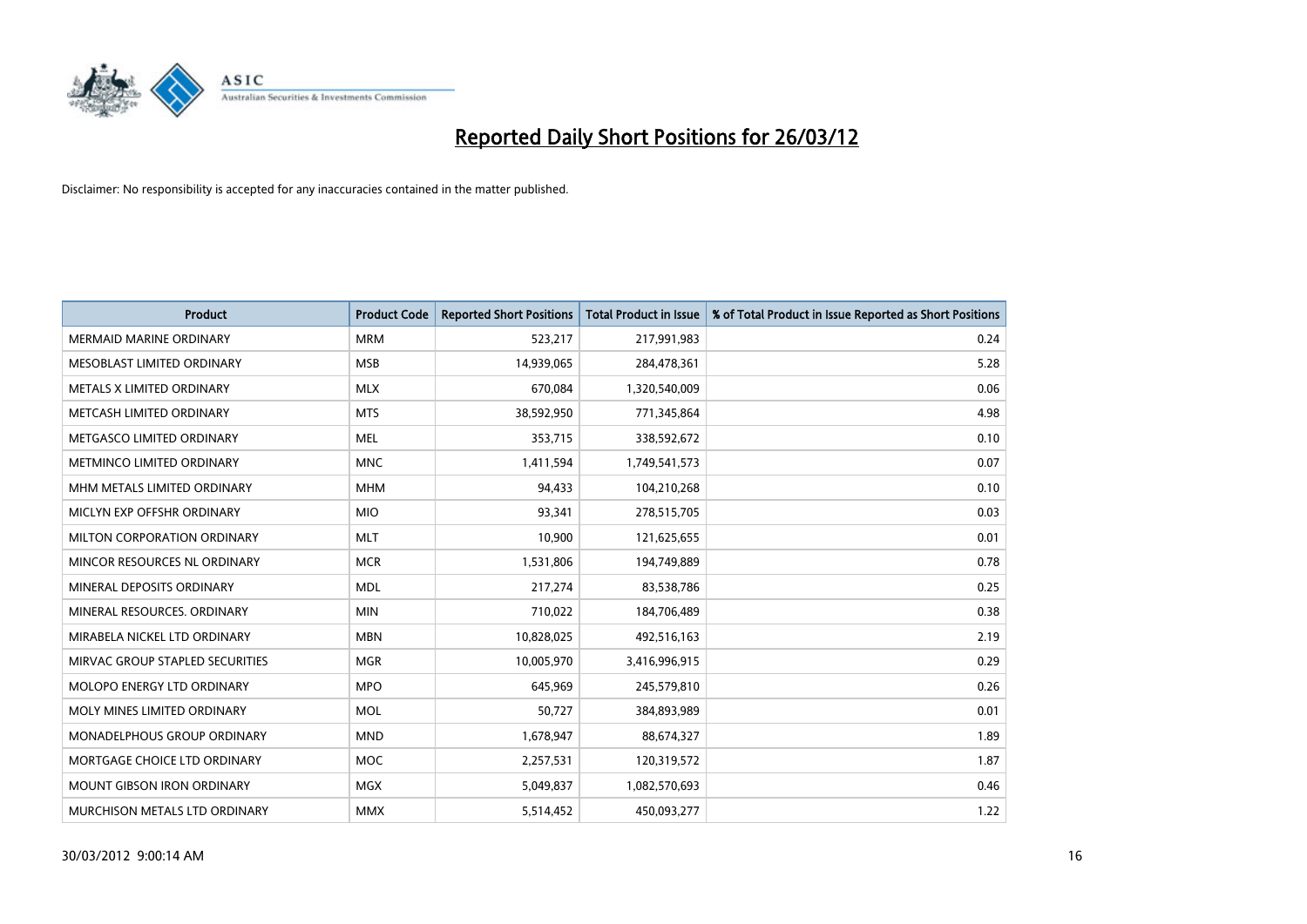

| <b>Product</b>                    | <b>Product Code</b> | <b>Reported Short Positions</b> | <b>Total Product in Issue</b> | % of Total Product in Issue Reported as Short Positions |
|-----------------------------------|---------------------|---------------------------------|-------------------------------|---------------------------------------------------------|
| <b>MYER HOLDINGS LTD ORDINARY</b> | <b>MYR</b>          | 75,079,259                      | 583,384,551                   | 12.85                                                   |
| <b>MYSTATE LIMITED ORDINARY</b>   | <b>MYS</b>          | 1,400                           | 86,963,862                    | 0.00                                                    |
| NATIONAL AUST. BANK ORDINARY      | <b>NAB</b>          | 16,320,938                      | 2,239,201,841                 | 0.70                                                    |
| NATURAL FUEL LIMITED ORDINARY     | <b>NFL</b>          | $\mathbf{1}$                    | 1,121,912                     | 0.00                                                    |
| NAVIGATOR RESOURCES ORDINARY      | <b>NAV</b>          | 500                             | 2,222,216,576                 | 0.00                                                    |
| NAVITAS LIMITED ORDINARY          | <b>NVT</b>          | 8,974,288                       | 375,318,628                   | 2.40                                                    |
| NEON ENERGY LIMITED ORDINARY      | <b>NEN</b>          | 43,496                          | 436,414,518                   | 0.01                                                    |
| NEPTUNE MARINE ORDINARY           | <b>NMS</b>          | 182,253                         | 1,748,545,632                 | 0.01                                                    |
| NEW HOPE CORPORATION ORDINARY     | <b>NHC</b>          | 957,933                         | 830,411,534                   | 0.11                                                    |
| NEWCREST MINING ORDINARY          | <b>NCM</b>          | 638,624                         | 764,960,000                   | 0.06                                                    |
| NEWS CORP A NON-VOTING CDI        | <b>NWSLV</b>        | 3,399,941                       | 1,656,588,101                 | 0.20                                                    |
| NEWS CORP B VOTING CDI            | <b>NWS</b>          | 1,620,868                       | 798,520,953                   | 0.21                                                    |
| NEXBIS LIMITED ORDINARY           | <b>NBS</b>          | 63,733                          | 798,356,704                   | 0.01                                                    |
| NEXTDC LIMITED ORDINARY           | <b>NXT</b>          | 288,104                         | 123,533,558                   | 0.23                                                    |
| NEXUS ENERGY LIMITED ORDINARY     | <b>NXS</b>          | 4,873,145                       | 1,326,821,159                 | 0.35                                                    |
| NIB HOLDINGS LIMITED ORDINARY     | <b>NHF</b>          | 20,079                          | 444,994,476                   | 0.00                                                    |
| NIDO PETROLEUM ORDINARY           | <b>NDO</b>          | 105,313                         | 1,389,163,151                 | 0.01                                                    |
| NKWE PLATINUM 10C US COMMON       | <b>NKP</b>          | 49                              | 559,651,184                   | 0.00                                                    |
| NOBLE MINERAL RES ORDINARY        | <b>NMG</b>          | 2,006,529                       | 550,620,653                   | 0.37                                                    |
| NORTHERN IRON LTD ORDINARY        | <b>NFE</b>          | 394,594                         | 369,980,113                   | 0.10                                                    |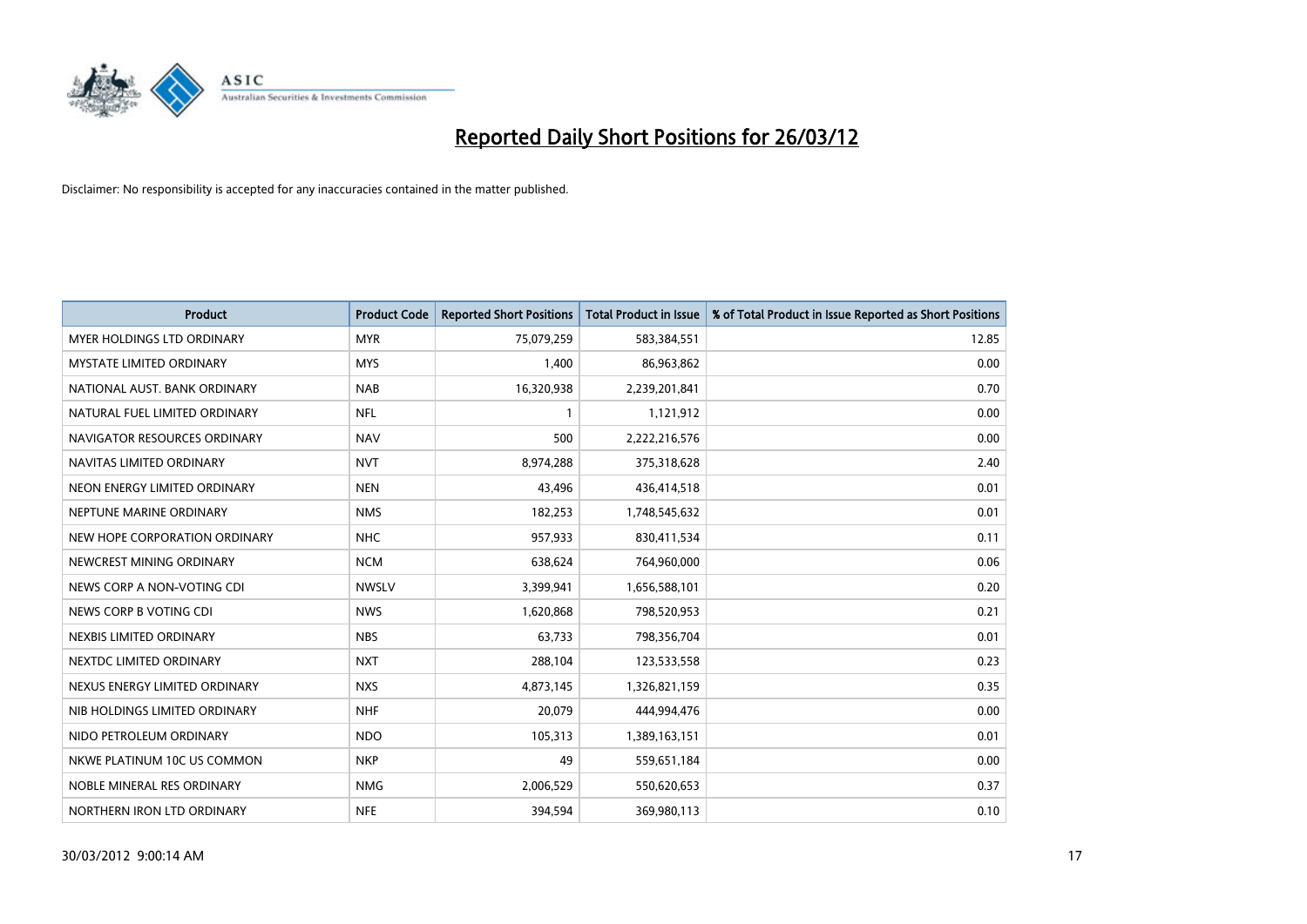

| <b>Product</b>                        | <b>Product Code</b> | <b>Reported Short Positions</b> | <b>Total Product in Issue</b> | % of Total Product in Issue Reported as Short Positions |
|---------------------------------------|---------------------|---------------------------------|-------------------------------|---------------------------------------------------------|
| NORTHERN STAR ORDINARY                | <b>NST</b>          | 39,709                          | 402,170,706                   | 0.01                                                    |
| NRW HOLDINGS LIMITED ORDINARY         | <b>NWH</b>          | 447,846                         | 278,888,011                   | 0.15                                                    |
| NUCOAL RESOURCES LTD ORDINARY         | <b>NCR</b>          | 1,425,732                       | 747,499,169                   | 0.19                                                    |
| NUFARM LIMITED ORDINARY               | <b>NUF</b>          | 3,646,656                       | 262,018,057                   | 1.39                                                    |
| <b>OAKTON LIMITED ORDINARY</b>        | <b>OKN</b>          | 830,096                         | 93,800,235                    | 0.89                                                    |
| OCEANAGOLD CORP. CHESS DEPOSITARY INT | <b>OGC</b>          | 1,012,241                       | 262,827,709                   | 0.38                                                    |
| OCEANIA CAPITAL LTD ORDINARY          | <b>OCP</b>          | 2,500                           | 25,677,757                    | 0.01                                                    |
| OIL SEARCH LTD ORDINARY               | OSH                 | 11,047,380                      | 1,325,155,171                 | 0.80                                                    |
| OM HOLDINGS LIMITED ORDINARY          | OMH                 | 5,511,243                       | 604,105,150                   | 0.91                                                    |
| <b>ONESTEEL LIMITED ORDINARY</b>      | OST                 | 36,034,645                      | 1,342,393,583                 | 2.70                                                    |
| ORICA LIMITED ORDINARY                | ORI                 | 4,614,028                       | 365,007,037                   | 1.24                                                    |
| ORIGIN ENERGY ORDINARY                | <b>ORG</b>          | 6,233,772                       | 1,086,259,494                 | 0.56                                                    |
| OROCOBRE LIMITED ORDINARY             | <b>ORE</b>          | 96,489                          | 103,195,029                   | 0.09                                                    |
| OROTONGROUP LIMITED ORDINARY          | ORL                 | 8,686                           | 40,880,902                    | 0.01                                                    |
| OTTO ENERGY LIMITED ORDINARY          | <b>OEL</b>          | 109,204                         | 1,138,290,071                 | 0.01                                                    |
| OZ MINERALS ORDINARY                  | <b>OZL</b>          | 8,457,666                       | 312,435,187                   | 2.72                                                    |
| PACIFIC BRANDS ORDINARY               | <b>PBG</b>          | 5,807,985                       | 912,915,695                   | 0.64                                                    |
| PALADIN ENERGY LTD ORDINARY           | <b>PDN</b>          | 36,336,841                      | 835,645,290                   | 4.35                                                    |
| PANAUST LIMITED ORDINARY              | <b>PNA</b>          | 8,053,796                       | 602,479,854                   | 1.33                                                    |
| PANORAMIC RESOURCES ORDINARY          | PAN                 | 813,671                         | 207,050,710                   | 0.39                                                    |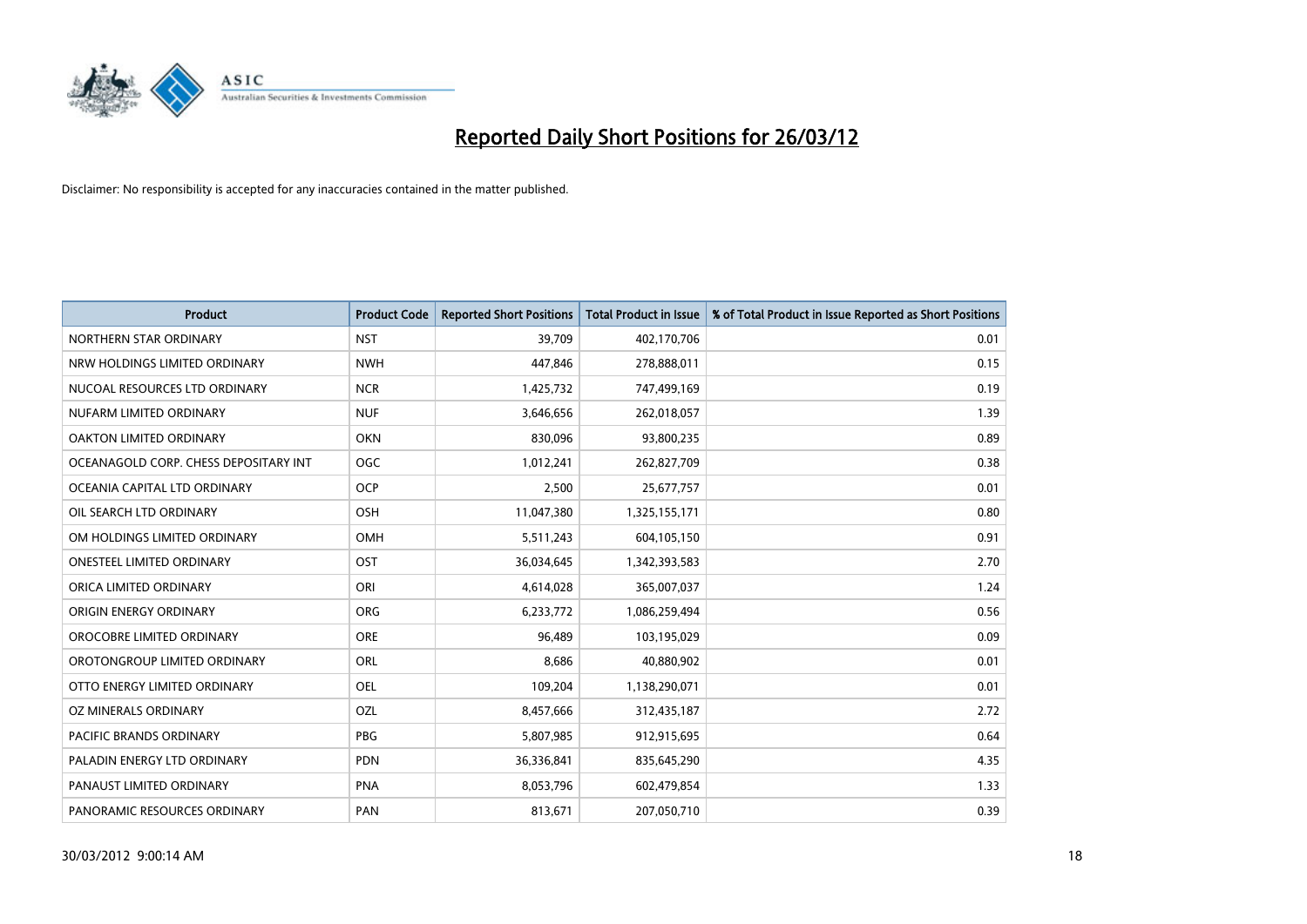

| <b>Product</b>                | <b>Product Code</b> | <b>Reported Short Positions</b> | <b>Total Product in Issue</b> | % of Total Product in Issue Reported as Short Positions |
|-------------------------------|---------------------|---------------------------------|-------------------------------|---------------------------------------------------------|
| PAPERLINX LIMITED ORDINARY    | <b>PPX</b>          | 7,287,969                       | 609,280,761                   | 1.20                                                    |
| PAPILLON RES LTD ORDINARY     | PIR                 | 103,052                         | 240,195,284                   | 0.04                                                    |
| PATTIES FOODS LTD ORDINARY    | PFL                 | 6,001                           | 138,989,223                   | 0.00                                                    |
| PEET LIMITED ORDINARY         | <b>PPC</b>          | 746                             | 320,170,604                   | 0.00                                                    |
| PENINSULA ENERGY LTD ORDINARY | <b>PEN</b>          | 3,837,398                       | 2,150,533,341                 | 0.18                                                    |
| PERILYA LIMITED ORDINARY      | PEM                 | 459,380                         | 769,316,426                   | 0.05                                                    |
| PERPETUAL LIMITED ORDINARY    | <b>PPT</b>          | 2,335,309                       | 41,980,678                    | 5.56                                                    |
| PERSEUS MINING LTD ORDINARY   | PRU                 | 7,477,223                       | 457,962,088                   | 1.60                                                    |
| PETSEC ENERGY ORDINARY        | <b>PSA</b>          | 223,332                         | 235,283,622                   | 0.09                                                    |
| PHARMAXIS LTD ORDINARY        | <b>PXS</b>          | 2,892,426                       | 305,890,989                   | 0.94                                                    |
| PHOSPHAGENICS LTD. ORDINARY   | POH                 | 837,672                         | 1,017,565,957                 | 0.08                                                    |
| PHOTON GROUP LTD ORDINARY     | PGA                 | 250,510                         | 1,540,886,866                 | 0.02                                                    |
| PLATINUM ASSET ORDINARY       | <b>PTM</b>          | 8,568,103                       | 561,347,878                   | 1.52                                                    |
| PLATINUM AUSTRALIA ORDINARY   | <b>PLA</b>          | 1,278,464                       | 504,968,043                   | 0.24                                                    |
| PLATINUM CAPITAL LTD ORDINARY | <b>PMC</b>          | $\mathbf{1}$                    | 165,776,239                   | 0.00                                                    |
| PMI GOLD CORP CDI 1:1         | <b>PVM</b>          | 13,802                          | 58,931,262                    | 0.02                                                    |
| PMP LIMITED ORDINARY          | <b>PMP</b>          | 28,630                          | 325,461,328                   | 0.01                                                    |
| PORT BOUVARD LIMITED ORDINARY | <b>PBD</b>          | 6,754                           | 593,868,295                   | 0.00                                                    |
| PREMIER INVESTMENTS ORDINARY  | <b>PMV</b>          | 582,295                         | 155,062,831                   | 0.35                                                    |
| PRIMA BIOMED LTD ORDINARY     | <b>PRR</b>          | 5,699,998                       | 1,065,063,388                 | 0.53                                                    |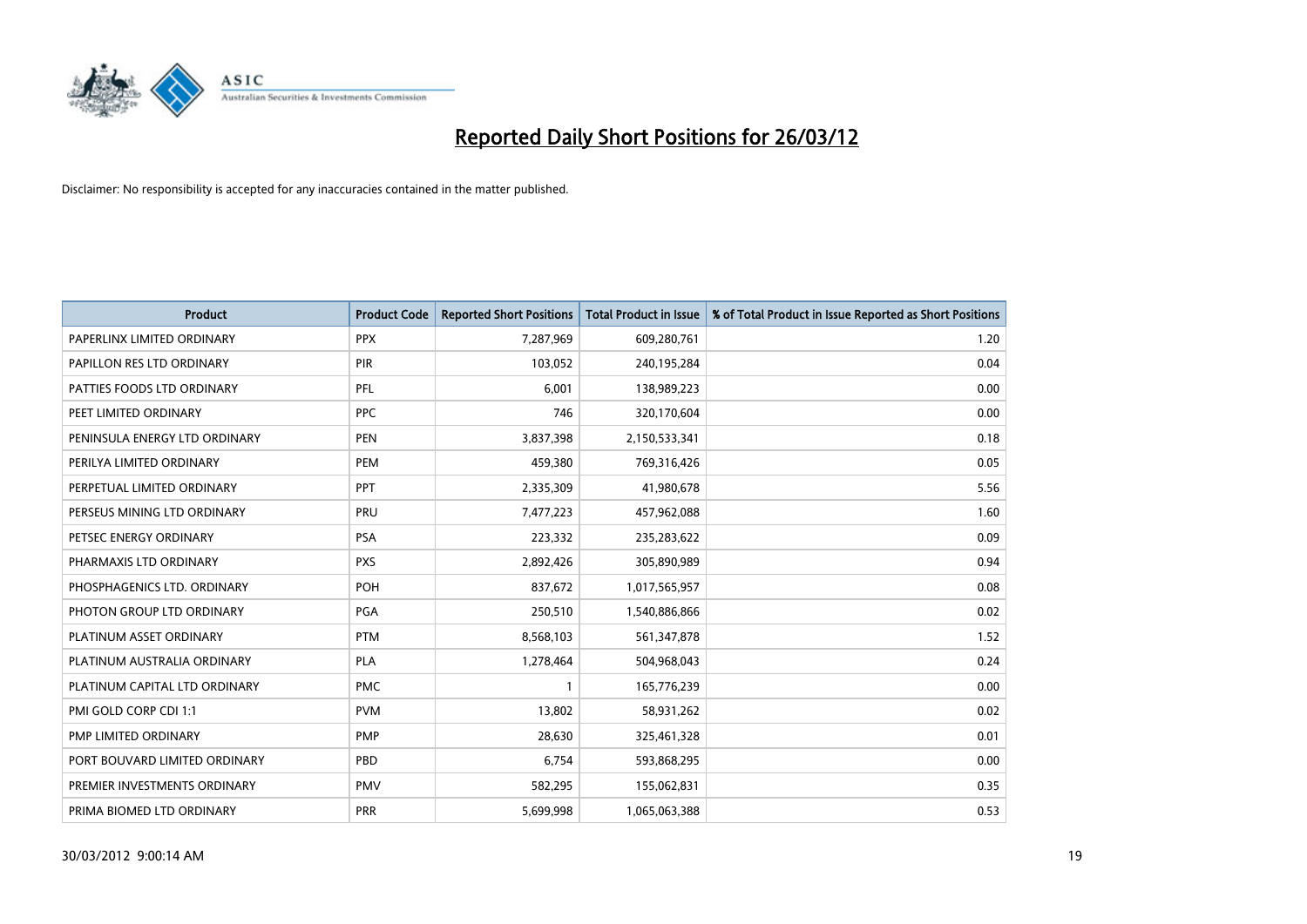

| <b>Product</b>                      | <b>Product Code</b> | <b>Reported Short Positions</b> | <b>Total Product in Issue</b> | % of Total Product in Issue Reported as Short Positions |
|-------------------------------------|---------------------|---------------------------------|-------------------------------|---------------------------------------------------------|
| PRIMARY HEALTH CARE ORDINARY        | <b>PRY</b>          | 11,791,429                      | 500,406,679                   | 2.33                                                    |
| PRIME MEDIA GRP LTD ORDINARY        | <b>PRT</b>          | $\overline{2}$                  | 366,330,303                   | 0.00                                                    |
| PRIMEAG AUSTRALIA ORDINARY          | PAG                 | 43,623                          | 266,394,444                   | 0.02                                                    |
| PROGEN PHARMACEUTIC ORDINARY        | PGL                 | 151,596                         | 24,709,097                    | 0.61                                                    |
| PROGRAMMED ORDINARY                 | <b>PRG</b>          | 484,573                         | 118,173,778                   | 0.39                                                    |
| PSIVIDA CORP CDI 1:1                | <b>PVA</b>          | 6,878                           | 8,973,987                     | 0.08                                                    |
| <b>QANTAS AIRWAYS ORDINARY</b>      | QAN                 | 43,961,984                      | 2,265,123,620                 | 1.95                                                    |
| OBE INSURANCE GROUP ORDINARY        | <b>OBE</b>          | 36,751,217                      | 1,157,601,767                 | 3.18                                                    |
| OR NATIONAL LIMITED ORDINARY        | <b>ORN</b>          | 13,459,062                      | 2,440,000,000                 | 0.55                                                    |
| ORXPHARMA LTD ORDINARY              | <b>QRX</b>          | 654,619                         | 144,459,706                   | 0.45                                                    |
| <b>QUBE LOGISTICS HLDG ORDINARY</b> | <b>QUB</b>          | 2,852,735                       | 907,710,970                   | 0.30                                                    |
| RAMELIUS RESOURCES ORDINARY         | <b>RMS</b>          | 1,012,151                       | 335,775,519                   | 0.29                                                    |
| RAMSAY HEALTH CARE ORDINARY         | <b>RHC</b>          | 1,762,408                       | 202,081,252                   | 0.85                                                    |
| RANGE RESOURCES LTD ORDINARY        | <b>RRS</b>          | 939                             | 2,118,880,660                 | 0.00                                                    |
| <b>RCR TOMLINSON ORDINARY</b>       | <b>RCR</b>          | 69,010                          | 134,028,849                   | 0.05                                                    |
| <b>REA GROUP ORDINARY</b>           | <b>REA</b>          | 236,429                         | 131,714,699                   | 0.18                                                    |
| <b>RECKON LIMITED ORDINARY</b>      | <b>RKN</b>          | 809,491                         | 132,839,672                   | 0.61                                                    |
| RED 5 LIMITED ORDINARY              | <b>RED</b>          | 20,001                          | 135,488,008                   | 0.01                                                    |
| <b>RED FORK ENERGY ORDINARY</b>     | <b>RFE</b>          | 7,696                           | 310,229,853                   | 0.00                                                    |
| REDBANK ENERGY LTD ORDINARY         | AEJ                 | 19                              | 786,287                       | 0.00                                                    |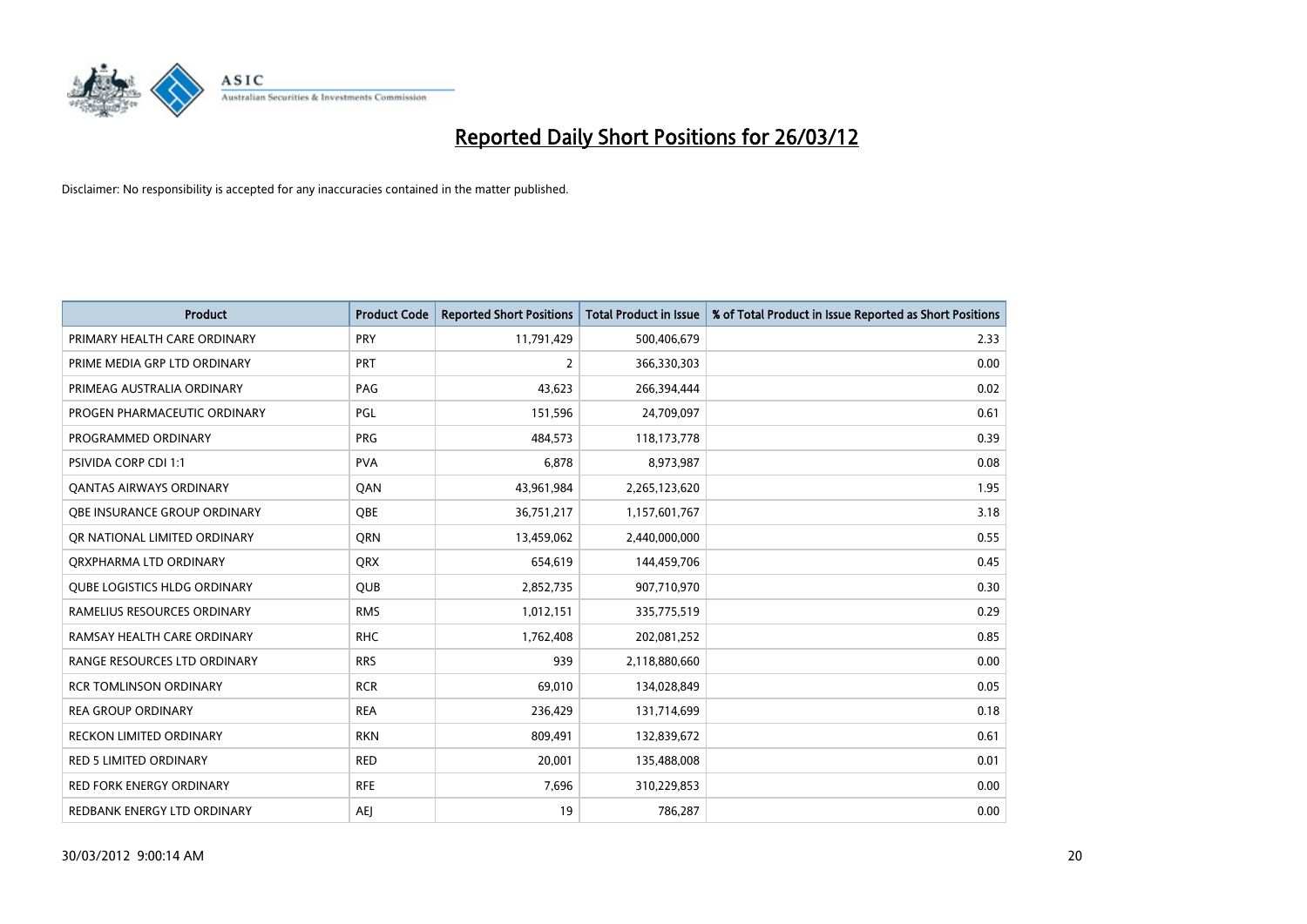

| <b>Product</b>                      | <b>Product Code</b> | <b>Reported Short Positions</b> | <b>Total Product in Issue</b> | % of Total Product in Issue Reported as Short Positions |
|-------------------------------------|---------------------|---------------------------------|-------------------------------|---------------------------------------------------------|
| REED RESOURCES LTD ORDINARY         | <b>RDR</b>          | 268,204                         | 264,742,501                   | 0.10                                                    |
| REGIONAL EXPRESS ORDINARY           | <b>REX</b>          | 10,000                          | 121,254,902                   | 0.01                                                    |
| <b>REGIS RESOURCES ORDINARY</b>     | <b>RRL</b>          | 545,198                         | 449,527,476                   | 0.12                                                    |
| RESMED INC CDI 10:1                 | <b>RMD</b>          | 5,930,722                       | 1,556,242,300                 | 0.38                                                    |
| <b>RESOLUTE MINING ORDINARY</b>     | <b>RSG</b>          | 2,665,707                       | 655,756,462                   | 0.39                                                    |
| <b>RESOURCE GENERATION ORDINARY</b> | <b>RES</b>          | 158,584                         | 262,895,652                   | 0.06                                                    |
| REVERSE CORP LIMITED ORDINARY       | <b>REF</b>          | 25,141                          | 92,382,175                    | 0.03                                                    |
| REX MINERALS LIMITED ORDINARY       | <b>RXM</b>          | 1,047,482                       | 153,847,284                   | 0.67                                                    |
| RHG LIMITED ORDINARY                | <b>RHG</b>          | 31,776                          | 308,483,177                   | 0.01                                                    |
| <b>RIALTO ENERGY ORDINARY</b>       | <b>RIA</b>          | 1,981,863                       | 618,310,224                   | 0.32                                                    |
| RIDLEY CORPORATION ORDINARY         | <b>RIC</b>          | 89,051                          | 307,817,071                   | 0.02                                                    |
| RIO TINTO LIMITED ORDINARY          | <b>RIO</b>          | 20,311,915                      | 435,758,720                   | 4.62                                                    |
| RIVERCITY MOTORWAY STAPLED          | <b>RCY</b>          | 132,000                         | 957,010,115                   | 0.01                                                    |
| ROC OIL COMPANY ORDINARY            | <b>ROC</b>          | 3,103,772                       | 682,506,352                   | 0.46                                                    |
| ROYAL WOLF HOLDINGS ORDINARY        | <b>RWH</b>          | 60,000                          | 100,387,052                   | 0.06                                                    |
| RURALCO HOLDINGS ORDINARY           | <b>RHL</b>          | 12,000                          | 55,019,284                    | 0.02                                                    |
| SAI GLOBAL LIMITED ORDINARY         | SAI                 | 2,531,311                       | 202,526,641                   | 1.25                                                    |
| SALMAT LIMITED ORDINARY             | <b>SLM</b>          | 113,556                         | 159,802,174                   | 0.06                                                    |
| SAMSON OIL & GAS LTD ORDINARY       | SSN                 | 3,337,852                       | 1,758,622,297                 | 0.19                                                    |
| SANDFIRE RESOURCES ORDINARY         | <b>SFR</b>          | 1,786,561                       | 151,152,635                   | 1.18                                                    |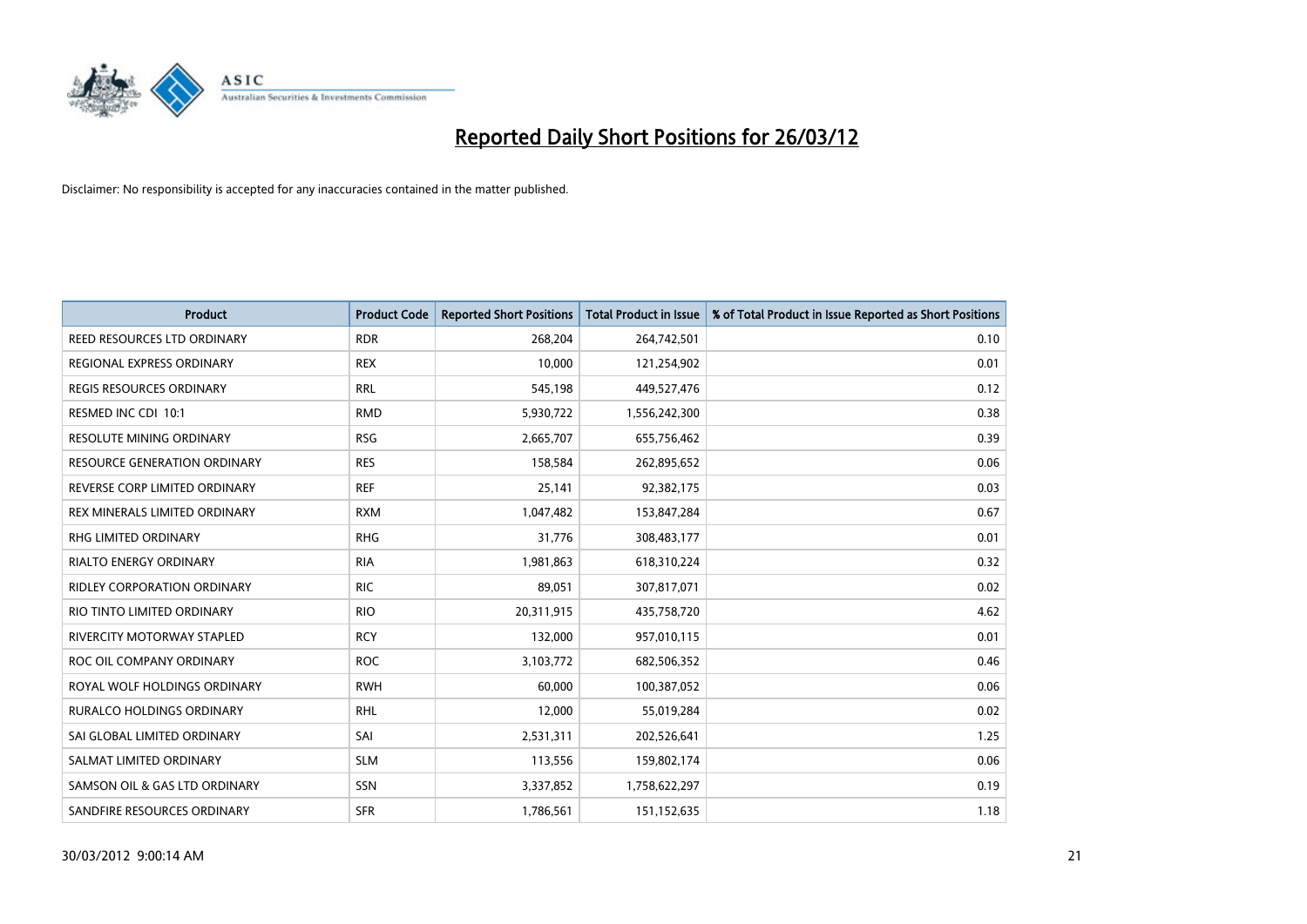

| <b>Product</b>                           | <b>Product Code</b> | <b>Reported Short Positions</b> | <b>Total Product in Issue</b> | % of Total Product in Issue Reported as Short Positions |
|------------------------------------------|---------------------|---------------------------------|-------------------------------|---------------------------------------------------------|
| <b>SANTOS LTD ORDINARY</b>               | <b>STO</b>          | 16,272,173                      | 942,520,812                   | 1.71                                                    |
| SARACEN MINERAL ORDINARY                 | <b>SAR</b>          | 499,755                         | 593,993,240                   | 0.09                                                    |
| SEDGMAN LIMITED ORDINARY                 | <b>SDM</b>          | 201,763                         | 212,715,619                   | 0.09                                                    |
| SEEK LIMITED ORDINARY                    | <b>SEK</b>          | 14,561,935                      | 337,101,307                   | 4.30                                                    |
| SELECT HARVESTS ORDINARY                 | <b>SHV</b>          | 415                             | 56,392,664                    | 0.00                                                    |
| SENETAS CORPORATION ORDINARY             | <b>SEN</b>          | 756,999                         | 463,105,195                   | 0.16                                                    |
| SENEX ENERGY LIMITED ORDINARY            | <b>SXY</b>          | 2,020,036                       | 923,847,416                   | 0.22                                                    |
| SERVCORP LIMITED ORDINARY                | SRV                 | 26,183                          | 98,440,807                    | 0.03                                                    |
| SERVICE STREAM ORDINARY                  | <b>SSM</b>          | 344,663                         | 283,418,867                   | 0.12                                                    |
| SEVEN GROUP HOLDINGS ORDINARY            | <b>SVW</b>          | 1,495,883                       | 307,410,281                   | 0.48                                                    |
| SEVEN WEST MEDIA LTD ORDINARY            | <b>SWM</b>          | 14,652,646                      | 645,719,542                   | 2.26                                                    |
| SIGMA PHARMACEUTICAL ORDINARY            | <b>SIP</b>          | 13,530,699                      | 1,178,626,572                 | 1.17                                                    |
| SILEX SYSTEMS ORDINARY                   | <b>SLX</b>          | 588,348                         | 170,143,997                   | 0.34                                                    |
| SILVER LAKE RESOURCE ORDINARY            | <b>SLR</b>          | 637,402                         | 220,264,064                   | 0.29                                                    |
| SIMS METAL MGMT LTD ORDINARY             | SGM                 | 7,579,638                       | 205,856,443                   | 3.67                                                    |
| SINGAPORE TELECOMM. CHESS DEPOSITARY INT | SGT                 | 10,513,900                      | 176,974,336                   | 5.93                                                    |
| SIRIUS RESOURCES NL ORDINARY             | <b>SIR</b>          | 82,500                          | 150,934,586                   | 0.05                                                    |
| SIRTEX MEDICAL ORDINARY                  | <b>SRX</b>          | 60                              | 55,768,136                    | 0.00                                                    |
| SKILLED GROUP LTD ORDINARY               | <b>SKE</b>          | 618,258                         | 233,487,276                   | 0.26                                                    |
| SKY CITY ENTERTAIN, ORDINARY             | <b>SKC</b>          | 1,806,200                       | 576,958,340                   | 0.31                                                    |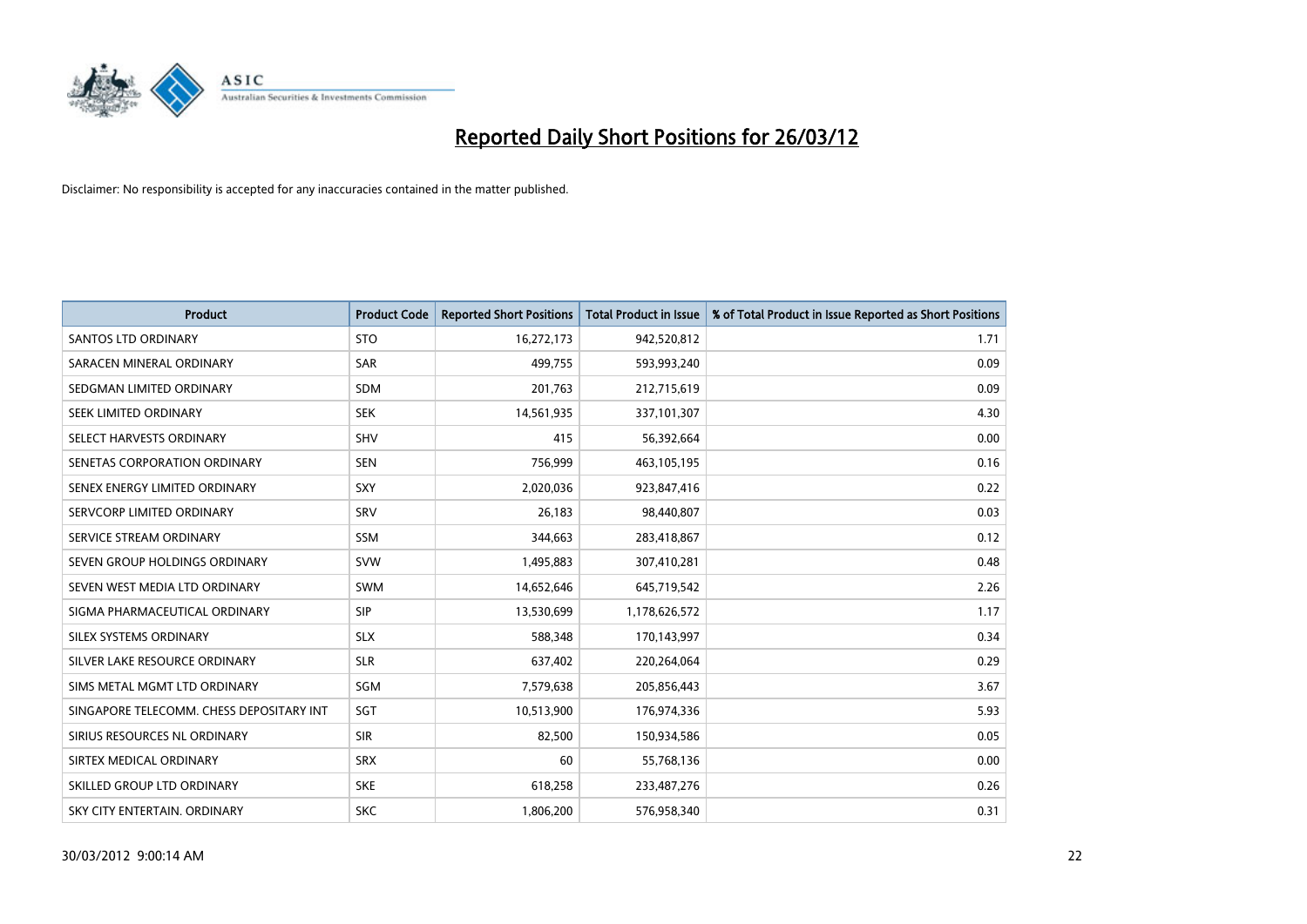

| <b>Product</b>                           | <b>Product Code</b> | <b>Reported Short Positions</b> | <b>Total Product in Issue</b> | % of Total Product in Issue Reported as Short Positions |
|------------------------------------------|---------------------|---------------------------------|-------------------------------|---------------------------------------------------------|
| <b>SLATER &amp; GORDON ORDINARY</b>      | SGH                 | 1,071                           | 151,732,093                   | 0.00                                                    |
| SMS MANAGEMENT, ORDINARY                 | <b>SMX</b>          | 620,378                         | 68,290,180                    | 0.90                                                    |
| SONIC HEALTHCARE ORDINARY                | <b>SHL</b>          | 5,321,952                       | 389,969,875                   | 1.37                                                    |
| SOUL PATTINSON (W.H) ORDINARY            | SOL                 | 243                             | 239,395,320                   | 0.00                                                    |
| SOUTH BOULDER MINES ORDINARY             | <b>STB</b>          | 120,764                         | 116,232,826                   | 0.10                                                    |
| SP AUSNET STAPLED SECURITIES             | <b>SPN</b>          | 3,147,572                       | 2,896,219,682                 | 0.10                                                    |
| SPARK INFRASTRUCTURE STAPLED NOTE & UNIT | SKI                 | 19,177,880                      | 1,326,734,264                 | 1.45                                                    |
| SPECIALTY FASHION ORDINARY               | <b>SFH</b>          | 2,609,221                       | 192,086,121                   | 1.36                                                    |
| SPOTLESS GROUP LTD ORDINARY              | <b>SPT</b>          | 885,467                         | 265,454,407                   | 0.34                                                    |
| ST BARBARA LIMITED ORDINARY              | <b>SBM</b>          | 8,578,351                       | 325,615,389                   | 2.63                                                    |
| STANMORE COAL LTD ORDINARY               | <b>SMR</b>          | 17,231                          | 159,973,418                   | 0.01                                                    |
| STARPHARMA HOLDINGS ORDINARY             | <b>SPL</b>          | 2,271,196                       | 280,772,451                   | 0.80                                                    |
| STH AMERICAN COR LTD ORDINARY            | SAY                 | 9,200                           | 257,785,604                   | 0.00                                                    |
| STHN CROSS MEDIA ORDINARY                | SXL                 | 3,614,545                       | 704,594,449                   | 0.52                                                    |
| STOCKLAND UNITS/ORD STAPLED              | SGP                 | 25,045,915                      | 2,282,906,147                 | 1.07                                                    |
| STRAITS RES LTD. ORDINARY                | <b>SRQ</b>          | 682,079                         | 373,496,141                   | 0.18                                                    |
| STW COMMUNICATIONS ORDINARY              | SGN                 | 239,663                         | 362,798,351                   | 0.07                                                    |
| SUNCORP GROUP LTD ORDINARY               | <b>SUN</b>          | 11,955,870                      | 1,286,600,980                 | 0.91                                                    |
| SUNDANCE ENERGY ORDINARY                 | <b>SEA</b>          | 596,279                         | 277,098,474                   | 0.22                                                    |
| SUNDANCE RESOURCES ORDINARY              | <b>SDL</b>          | 12,640,347                      | 2,933,534,505                 | 0.45                                                    |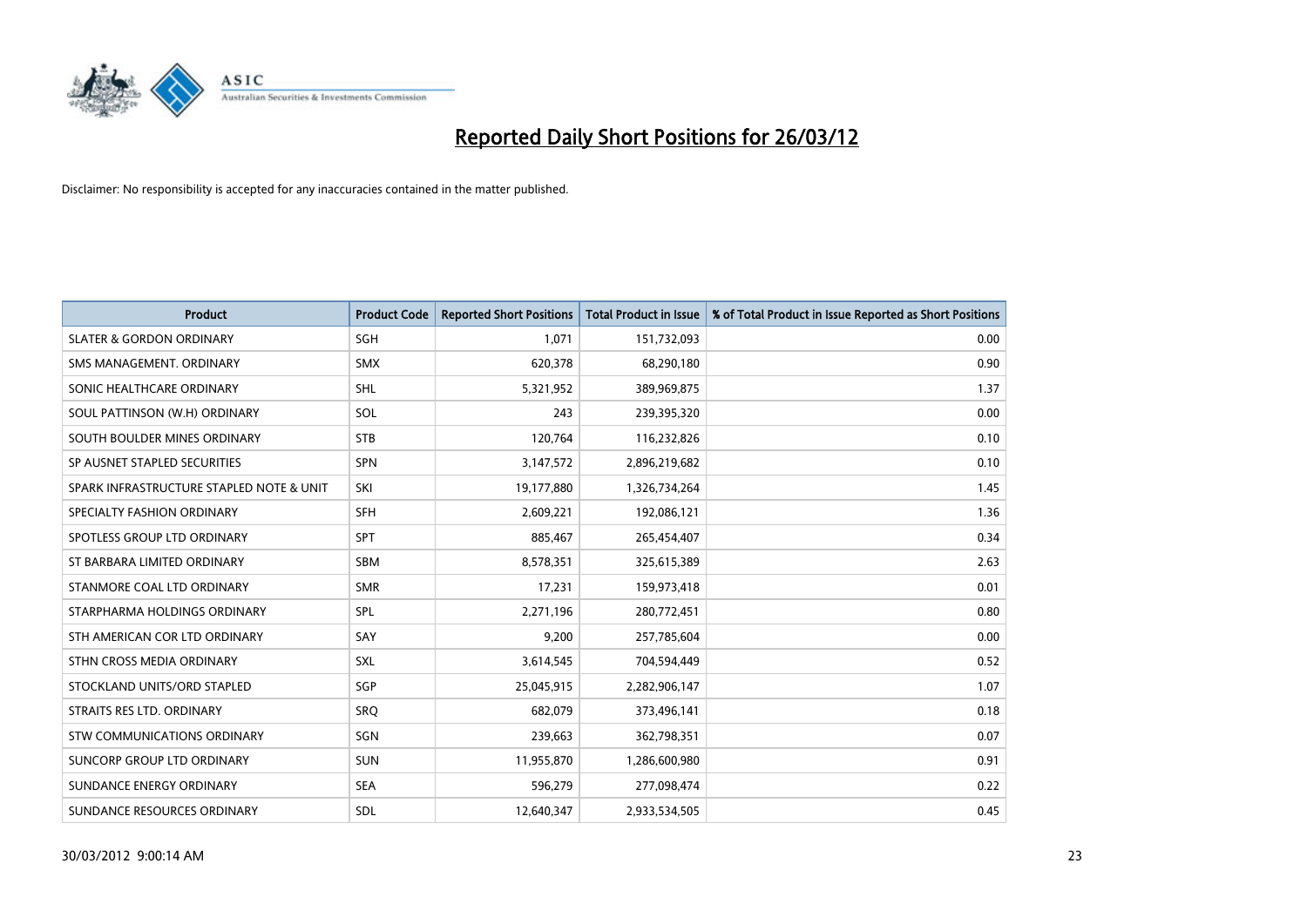

| <b>Product</b>                       | <b>Product Code</b> | <b>Reported Short Positions</b> | <b>Total Product in Issue</b> | % of Total Product in Issue Reported as Short Positions |
|--------------------------------------|---------------------|---------------------------------|-------------------------------|---------------------------------------------------------|
| SUNLAND GROUP LTD ORDINARY           | <b>SDG</b>          | 99,322                          | 201,578,526                   | 0.05                                                    |
| SUPER RET REP LTD ORDINARY           | SUL                 | 1,228,511                       | 195,004,593                   | 0.62                                                    |
| <b>SWICK MINING ORDINARY</b>         | <b>SWK</b>          | 1,548                           | 237,024,970                   | 0.00                                                    |
| SYD AIRPORT STAPLED US PROHIBIT.     | <b>SYD</b>          | 6,028,725                       | 1,861,210,782                 | 0.34                                                    |
| SYMEX HOLDINGS ORDINARY              | <b>SYM</b>          | 6,633                           | 191,593,493                   | 0.00                                                    |
| <b>TABCORP HOLDINGS LTD ORDINARY</b> | <b>TAH</b>          | 10,767,214                      | 712,805,880                   | 1.51                                                    |
| <b>TALENT2 INTERNATION ORDINARY</b>  | <b>TWO</b>          | $\overline{7}$                  | 147,403,701                   | 0.00                                                    |
| TANAMI GOLD NL ORDINARY              | <b>TAM</b>          | 157,885                         | 261,132,677                   | 0.05                                                    |
| TAP OIL LIMITED ORDINARY             | <b>TAP</b>          | 2,839,481                       | 241,295,311                   | 1.17                                                    |
| TASSAL GROUP LIMITED ORDINARY        | <b>TGR</b>          | 78,038                          | 146,304,404                   | 0.03                                                    |
| TATTS GROUP LTD ORDINARY             | <b>TTS</b>          | 20,057,084                      | 1,340,770,798                 | 1.48                                                    |
| TELECOM CORPORATION ORDINARY         | <b>TEL</b>          | 8,934,053                       | 1,925,427,596                 | 0.46                                                    |
| TELSTRA CORPORATION, ORDINARY        | <b>TLS</b>          | 22,207,042                      | 12,443,074,357                | 0.19                                                    |
| TEN NETWORK HOLDINGS ORDINARY        | <b>TEN</b>          | 62,424,694                      | 1,045,236,720                 | 5.97                                                    |
| TERANGA GOLD CORP CDI 1:1            | <b>TGZ</b>          | 176,706                         | 155,865,666                   | 0.09                                                    |
| TEXON PETROLEUM LTD ORDINARY         | <b>TXN</b>          | 22,922                          | 242,539,848                   | 0.01                                                    |
| TFS CORPORATION LTD ORDINARY         | <b>TFC</b>          | 88,126                          | 279,621,829                   | 0.03                                                    |
| THAKRAL HOLDINGS GRP ORDINARY/UNIT   | <b>THG</b>          | $\overline{2}$                  | 585,365,014                   | 0.00                                                    |
| THE REJECT SHOP ORDINARY             | <b>TRS</b>          | 1,524,581                       | 26,071,170                    | 5.84                                                    |
| THINKSMART LIMITED ORDINARY          | <b>TSM</b>          | 391,820                         | 138,432,658                   | 0.28                                                    |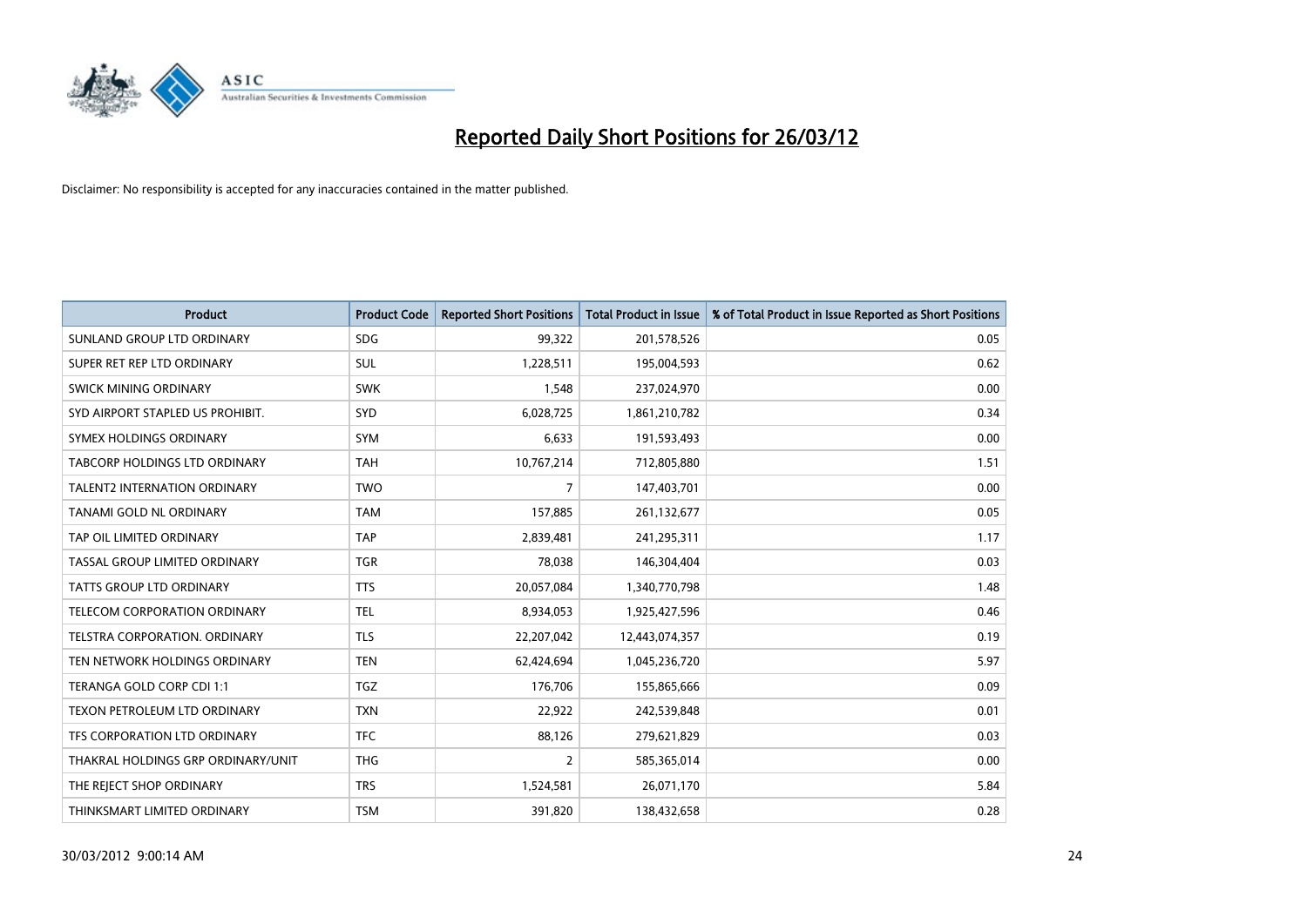

| <b>Product</b>                       | <b>Product Code</b> | <b>Reported Short Positions</b> | <b>Total Product in Issue</b> | % of Total Product in Issue Reported as Short Positions |
|--------------------------------------|---------------------|---------------------------------|-------------------------------|---------------------------------------------------------|
| THOR MINING PLC CHESS DEPOSITARY 1:1 | <b>THR</b>          | 2,307                           | 222,489,120                   | 0.00                                                    |
| THORN GROUP LIMITED ORDINARY         | <b>TGA</b>          | 234,559                         | 146,374,703                   | 0.17                                                    |
| <b>TIGER RESOURCES ORDINARY</b>      | <b>TGS</b>          | 4,011,406                       | 673,470,269                   | 0.56                                                    |
| TISHMAN SPEYER UNITS                 | <b>TSO</b>          | 38,314                          | 338,440,904                   | 0.01                                                    |
| TNG LIMITED ORDINARY                 | <b>TNG</b>          | 4,321                           | 344,611,705                   | 0.00                                                    |
| TOLL HOLDINGS LTD ORDINARY           | <b>TOL</b>          | 28,569,612                      | 717,133,875                   | 3.98                                                    |
| TORO ENERGY LIMITED ORDINARY         | <b>TOE</b>          | 35,404                          | 1,041,936,676                 | 0.00                                                    |
| TOWER LIMITED ORDINARY               | <b>TWR</b>          | 689,519                         | 266,371,322                   | 0.26                                                    |
| TOX FREE SOLUTIONS ORDINARY          | <b>TOX</b>          | 45,032                          | 114,593,108                   | 0.03                                                    |
| TPG TELECOM LIMITED ORDINARY         | <b>TPM</b>          | 1,550,559                       | 793,808,141                   | 0.18                                                    |
| TRADE ME GROUP ORDINARY              | <b>TME</b>          | 555                             | 395,745,510                   | 0.00                                                    |
| <b>TRANSFIELD SERVICES ORDINARY</b>  | <b>TSE</b>          | 4,019,473                       | 542,977,583                   | 0.74                                                    |
| TRANSPACIFIC INDUST, ORDINARY        | <b>TPI</b>          | 4,709,872                       | 1,578,209,025                 | 0.28                                                    |
| TRANSURBAN GROUP TRIPLE STAPLED SEC. | <b>TCL</b>          | 5,793,848                       | 1,458,321,112                 | 0.38                                                    |
| TREASURY WINE ESTATE ORDINARY        | <b>TWE</b>          | 15,446,438                      | 647,227,144                   | 2.37                                                    |
| TRINITY GROUP STAPLED SECURITIES     | <b>TCO</b>          | 3,419                           | 193,235,631                   | 0.00                                                    |
| TROY RESOURCES LTD ORDINARY          | <b>TRY</b>          | 384,317                         | 88,965,149                    | 0.43                                                    |
| <b>UGL LIMITED ORDINARY</b>          | UGL                 | 4,622,566                       | 166,315,038                   | 2.75                                                    |
| UNILIFE CORPORATION CDI 6:1          | <b>UNS</b>          | 224,168                         | 263,797,950                   | 0.07                                                    |
| UXC LIMITED ORDINARY                 | <b>UXC</b>          | 2,070                           | 304,995,791                   | 0.00                                                    |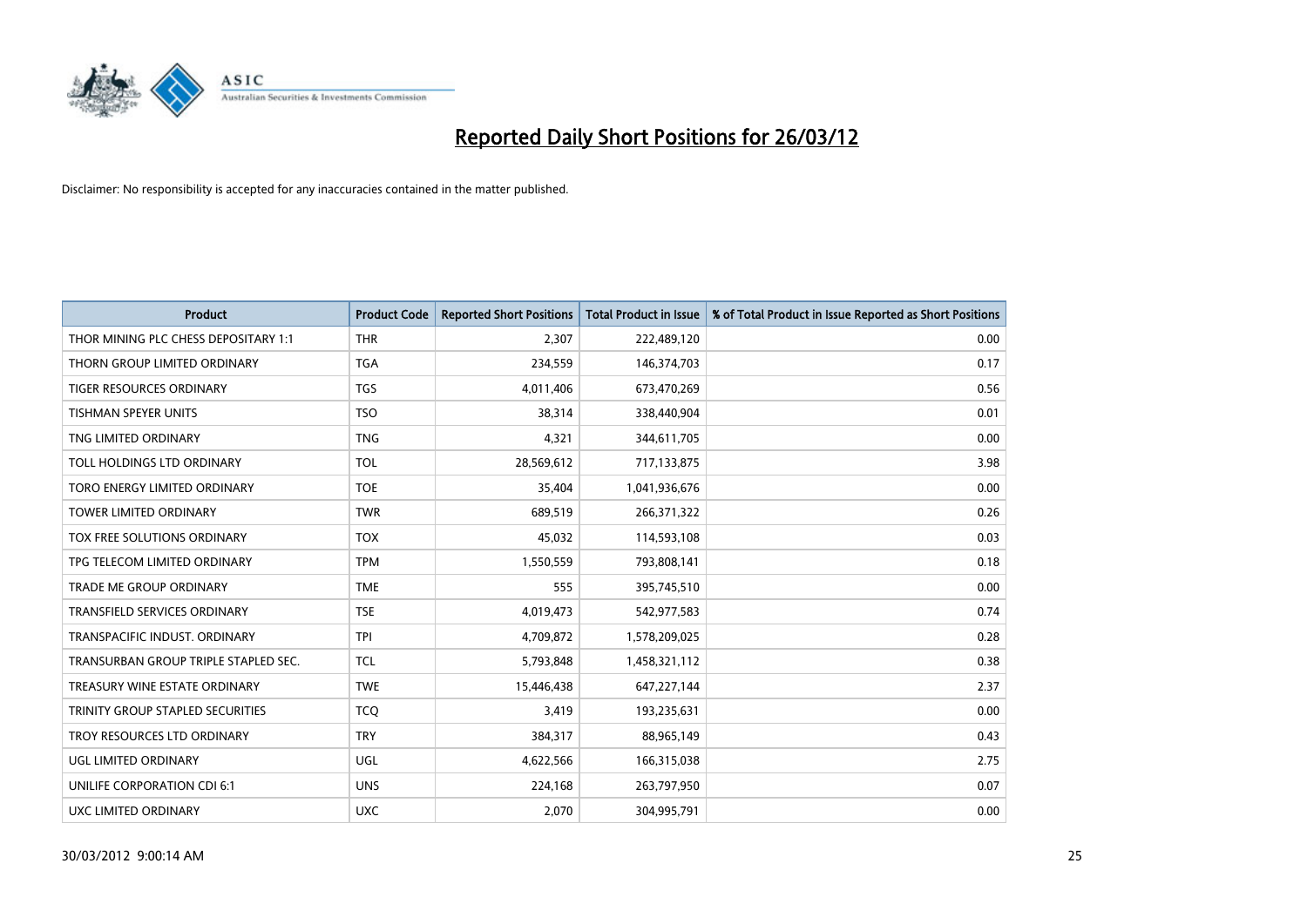

| <b>Product</b>                         | <b>Product Code</b> | <b>Reported Short Positions</b> | <b>Total Product in Issue</b> | % of Total Product in Issue Reported as Short Positions |
|----------------------------------------|---------------------|---------------------------------|-------------------------------|---------------------------------------------------------|
| <b>VDM GROUP LIMITED ORDINARY</b>      | <b>VMG</b>          | 11,116                          | 933,744,276                   | 0.00                                                    |
| <b>VENTURE MINERALS ORDINARY</b>       | <b>VMS</b>          | 229,422                         | 232,468,592                   | 0.09                                                    |
| <b>VIEW RESOURCES LTD ORDINARY</b>     | <b>VRE</b>          | 1,760                           | 881,953,670                   | 0.00                                                    |
| VIRGIN AUS HLDG LTD ORDINARY           | <b>VAH</b>          | 3,737,333                       | 2,210,197,600                 | 0.16                                                    |
| <b>VITA GROUP LTD ORDINARY</b>         | <b>VTG</b>          | 75,190                          | 142,499,800                   | 0.05                                                    |
| VITERRA INC CDI 1:1                    | <b>VTA</b>          | 3,828                           | 68,629,939                    | 0.01                                                    |
| <b>WATPAC LIMITED ORDINARY</b>         | <b>WTP</b>          | 24,753                          | 184,332,526                   | 0.00                                                    |
| <b>WDS LIMITED ORDINARY</b>            | <b>WDS</b>          | 1,420                           | 144,740,614                   | 0.00                                                    |
| WEBIET LIMITED ORDINARY                | <b>WEB</b>          | 77,062                          | 72,584,641                    | 0.10                                                    |
| WESFARMERS LIMITED ORDINARY            | <b>WES</b>          | 26,211,904                      | 1,006,485,848                 | 2.60                                                    |
| WESFARMERS LIMITED PARTIALLY PROTECTED | <b>WESN</b>         | 3,973,703                       | 150,586,314                   | 2.64                                                    |
| WESTERN AREAS NL ORDINARY              | <b>WSA</b>          | 9,747,784                       | 179,735,899                   | 5.41                                                    |
| WESTERN DESERT RES. ORDINARY           | <b>WDR</b>          | 948                             | 218,719,203                   | 0.00                                                    |
| WESTFIELD GROUP ORD/UNIT STAPLED SEC   | <b>WDC</b>          | 17,496,871                      | 2,308,988,539                 | 0.74                                                    |
| WESTFIELD RETAIL TST UNIT STAPLED      | <b>WRT</b>          | 48,804,680                      | 3,054,166,195                 | 1.59                                                    |
| <b>WESTPAC BANKING CORP ORDINARY</b>   | <b>WBC</b>          | 53,729,778                      | 3,054,145,471                 | 1.73                                                    |
| WHITE ENERGY COMPANY ORDINARY          | <b>WEC</b>          | 2,795,042                       | 316,104,241                   | 0.88                                                    |
| WHITEHAVEN COAL ORDINARY               | <b>WHC</b>          | 9,312,970                       | 496,245,083                   | 1.87                                                    |
| WHK GROUP LIMITED ORDINARY             | <b>WHG</b>          | 112,083                         | 265,200,652                   | 0.04                                                    |
| <b>WILDHORSE ENERGY ORDINARY</b>       | <b>WHE</b>          | 26,413                          | 250,928,627                   | 0.01                                                    |